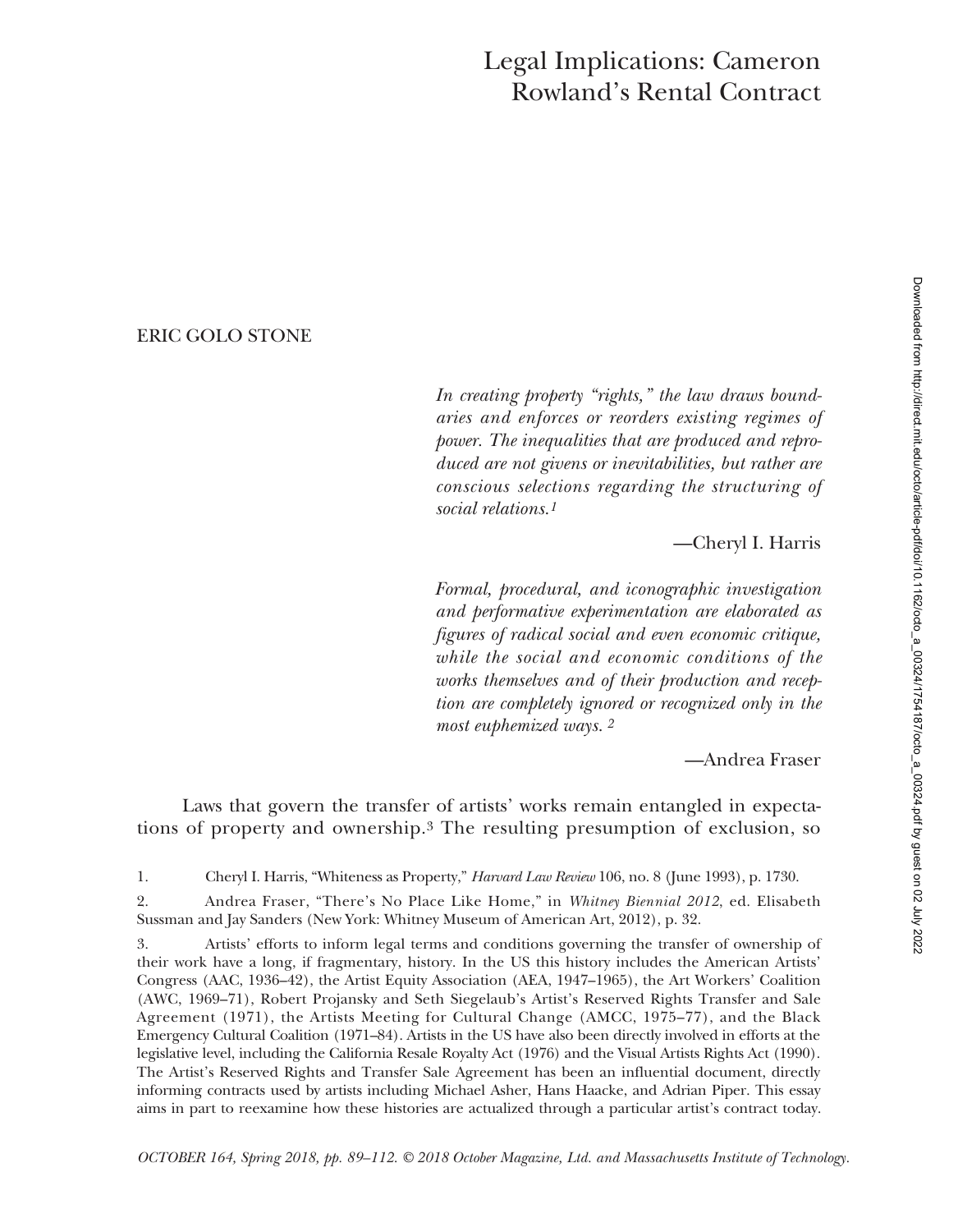deeply entrenched in divergent and intersecting histories of race, gender, and class domination, is inculcated further by individuals and institutions commissioning, acquiring, maintaining, loaning, and selling art as legal property. Inextricably bound to the political economy of private ownership, the art field increasingly deploys, retrenches, disposes of, and redevelops property and its attendant labor.4 These legislatively ratified practices of monetary extraction and exploitation rooted in the legacy of slavery, and which became particularly visible most recently during the 2008 financial crisis—evidence an art field that is not merely coexistent with the continued history of property as subjugating economic regime but that actively reproduces this regime. Indeed, despite persistent characterizations of an art world dissociated from "real world" problems, it is widely known that by utilizing property speculation, exploited labor, financialized investments, tax avoidance, abusive loans, and insuperable debt, the field of art today is yet another site where socially accepted and legally legitimated economic violence is prevalent. Because artists, their work, and their institutions continue to be governed by property relations, many artists who assert rights for their work must contend with this legal-economic bias, as well as social, psychological, and ideological conflicts over their role as producers of property. Artists who assert rights over work they created but no longer own face a legal battle that inherently advantages the owner of the work. Artists who anticipate the possibility of a cost-prohibitive lawsuit by proposing to negotiate legal provisions for their work at its initial and subsequent points of transfer may be dismissed as too difficult to be bothered with, or as nonetheless failing to prevent their work from being subsumed by commodity logic.<sup>5</sup> Enacting standardized regulations governing the artwork may seemingly contradict the principle that art is an intangible expression of one's personal experience. And artists continually grapple with how to acknowledge the emotionally unsustainable contradictions between the social and economic claims they ascribe to their art and the actual social and economic conditions that constitute its production, distribution, reception, and possession.

These complex problems are illuminated by a legal contract the New York– based artist Cameron Rowland has implemented in the transfer of his artistic work since 2014. This essay examines how the evolving terms and conditions of Rowland's rental contract steered the Museum of Modern Art in New York's rental of his works *Attica Series Desk*; *Leveler (Extension) Rings for Manhole Openings, New York State Unified Court System*; *1st Defense NFPA 1977, 2011* (1); and *1st Defense NFPA*

The artist Maria Eichhorn has also examined how artists actualize these histories in her book *The Artist's Contract*, ed. Gerti Fietzek (Cologne: Walther König, 2009), p. 336.

<sup>4.</sup> our understanding of the political economy of ownership must include the expropriation of ownership and what that ownership subserves.

<sup>5.</sup> Paula Cooper claims that collectors are consistently dismissive of artist contracts in Eichhorn, *The Artist's Contract*, p. 39. See also Alexander Alberro's assertion that artist contracts have further inscribed Conceptual art in the commodity in Alberro, *Conceptual Art and the Politics of Publicity* (Cambridge, MA: MIT Press, 2004), p. 239.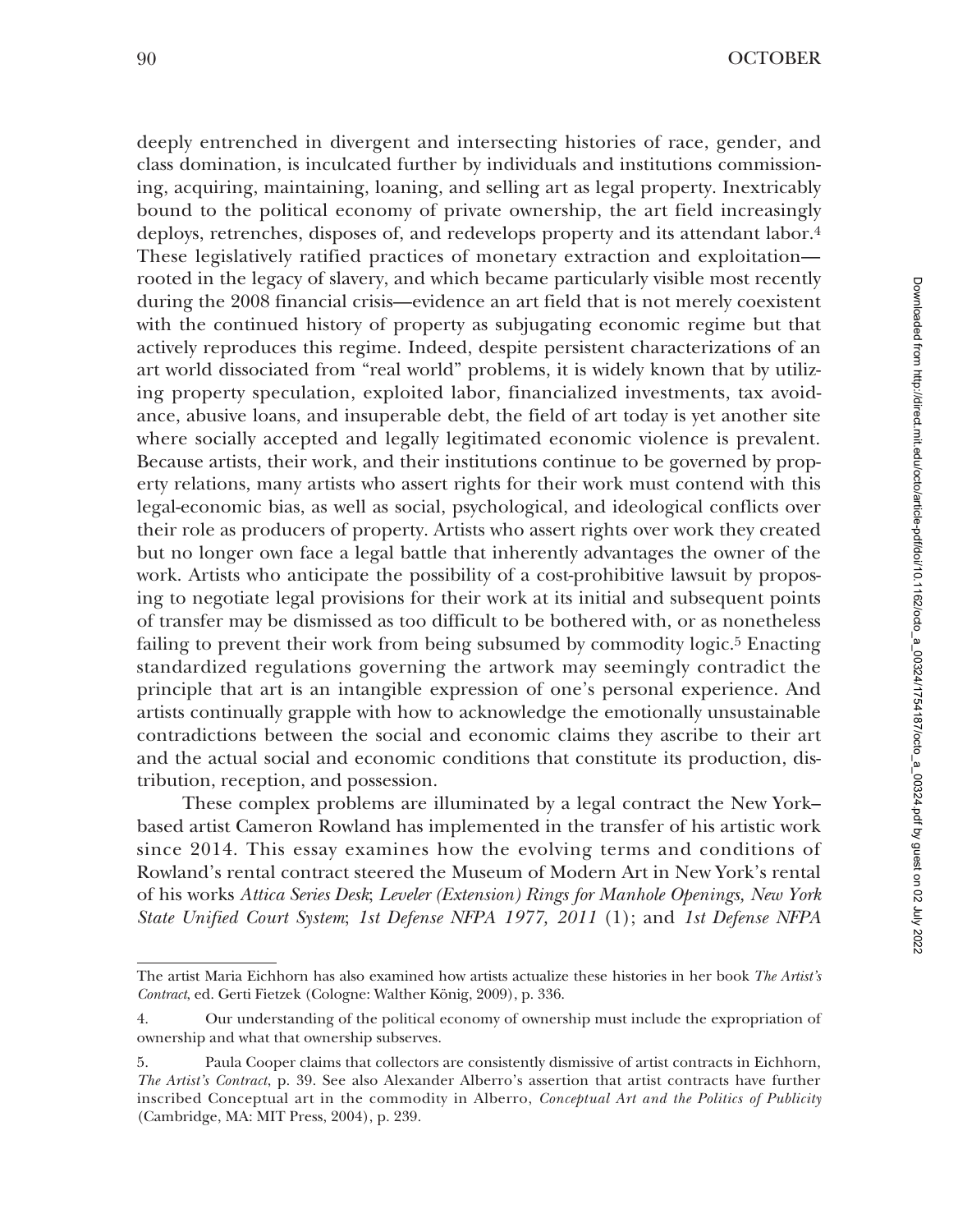*1977, 2011* (2), a process initiated in April 2016 and finalized in March 2017.6 Through an analysis of how Rowland's contract was negotiated between the artist, MoMA staff, the museum's acquisitions committee and legal counsel, this essay reflects on why the agreement represents a significant precedent that complicates established parameters for the ownership of art as legal property. Rather than render these parameters abstract by externalizing contentious institutional functions as an artistic intervention, the critical project of Rowland's contract is actualized in lived relations. The specificities of this negotiation at MoMA thereby elucidate the enmeshed dependencies that are repeatedly figured between the symbolic, sensorial, and affective systems of an artwork and the social conditions, property interests, and legal-economic determinations that situate it in the museum context. To write about Rowland's contract is to consider the extent to which it presents new challenges to prescribed notions of cultural competency and artistic experimentation, as well as to predominant relations of exchange, capital accumulation, ownership, and racialized dispossession that rely on property law. Rowland's contract responds to the ways property constructs circumstances of alienation and exclusion by economic advantage that have historically been legislated into our social order, while it obligates the artist, and the artist's working relations, to respond to the ways in which encountering art is also an encounter with just such circumstances. In its responsibility to the distressed social realm of practical and critical position-taking too frequently elided by art discourse, Rowland's contract asks us to rethink how art practice and the reception of art today might engender a more inclusive capacity for recognizing the situationally specific intermediate functions, legal framings, property relations, and labor conditions that artistic production operates within.

## *Rental Contract*

Rowland began drafting his rental contract in 2013, not in preparation for a specific exhibition or sale of work but as a result of his research into legal scholarship on property relations, rental-contract law, and the rent-to-own industry. The political imperatives of Rowland's research were motivated by his reading of Cheryl I. Harris's *Whiteness as Property*, an influential text in the field of critical race theory.7 Harris's text argues that through legal ratification, defined property rights in the United States are founded on the privilege of white identity and person-

<sup>6.</sup> These five rented works by Rowland are from 2016.

<sup>7.</sup> Harris, "Whiteness as Property," pp. 1707–91. Critical race theory (CRT) fully emerged in the mid-1980s as a nexus of critical theory and legal scholarship that challenged the construction and representation of race and racial power in American law. For a comprehensive selection of key writings associated with the history of CRT, please see *Critical Race Theory: The Key Writings That Formed the Movement*, ed. Kimberlé Crenshaw, Neil Gotanda, Gary Peller, and Kendall Thomas (New York: the New Press, 1996).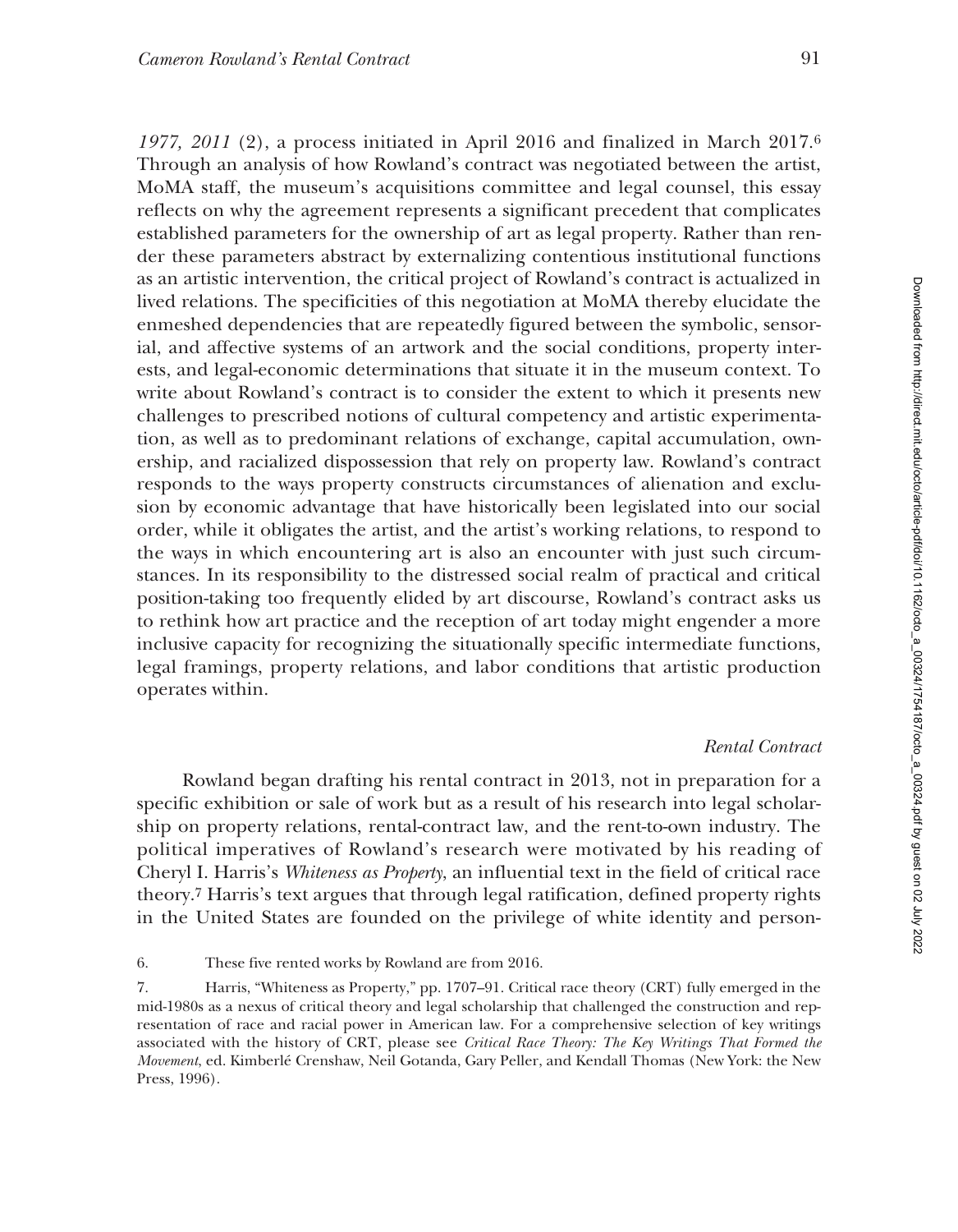92 oCTOBER

hood in commodifying black lives through chattel and plantation slavery, as well as in expropriating land from Native Americans. Harris's legal scholarship into this legacy of "propertized" human life and dispossession of land greatly affected Rowland's thinking regarding how, through the social and legal order, individuals today may come to expect, rely on, and protect forms of historical subordination and domination as normalized relations and conditions of exchange for property. During this research period, Rowland increasingly considered existing juridical relations and legal instruments that enforce the ownership and withholding of property. The artist examined the transaction structure utilized by Rent-A-Center, a company headquartered in Plano, Texas, with over three thousand stores in the US, Puerto Rico, Mexico, and Canada. Rent-A-Center stores are strategically located in areas of concentrated poverty, offering products including furniture, appliances, and electronics for rental and eventual purchase.8 Under the company's rent-to-own model, consumers who do not have the financial resources to buy a product up front at retail price contractually commit to regular payments toward the eventual purchase of the product. Additionally, Rent-A-Center's rental contract is accompanied by a background check, or a "rental order form," which requires the customer to disclose income, employer history, and references. Rent-A-Center profits from the low-wage incomes of its customers by adding fees to the rental transaction so that the total cost for their products over a pre-specified period is three to six times the amount for the same product at any typical retailer. The vast majority of Rent-A-Center customers are not able to sustain the fee-laden payments required to achieve ownership, instead paying out for the short-term rental of the product what the product's entire purchase price is at retail or more.9 Through this confiscatory disciplining of time (enforced by late penalties and brutal collection practices), Rent-A-Center is able to charge full retail cost many times over for the very same product. Rent-A-Center's business plan and legal order evidence a familiar cycle—a naturalized bargaining—that generates profit through extraction and deprivation. operating largely in poor, underserved communities of color, the company maximizes profits not by selling merchandise but by promising ownership while preventing acquisition. What ultimately interested Rowland in

8. According to the US Census Bureau, areas of concentrated poverty are defined as those in which forty percent of the tract population lives at or below the federal poverty threshold. Bureau of the Census, *Low-Income Areas in Large Cities, Subject Report* (Washington, DC: United States Department of Commerce, 1970).

9. Research conducted in 2003 found that ninety percent of rent-to-own merchandise is returned after fewer than thirty-six percent of the scheduled weekly payments have been made. Michael H. Anderson and Raymond Jackson, "Rent-to-own Agreements: Purchase or Rentals?," *Journal of Applied Business Research* 20, no. 1 (2004), p. 20. Rowland offers an example of the particular exploitation through price gouging practiced by Rent-A-Center in his contribution to Richard Birkett's "Rotate the Pass-Thru," *Parse Journal* 2 (November 2015), pp. 64–68. The substantially inflated transaction amounts for specific products offered by Rent-A-Center are also available (in hard-to-find small print) on the company's website as a result of the disclosure requirement stipulated by the California Transparency in Supply Chain Act.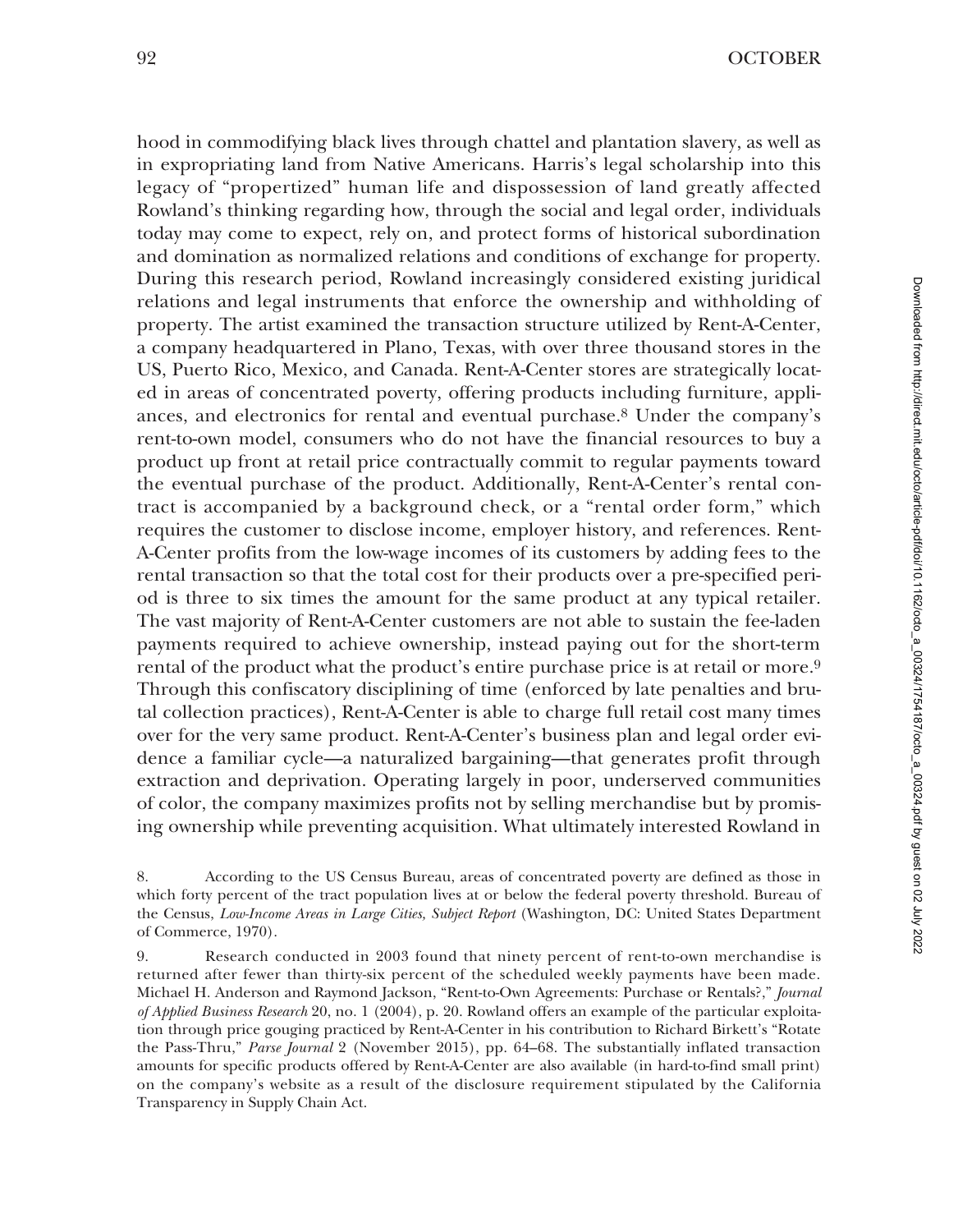Rent-A-Center was this strategic withholding of property, imprinted with the racially specific historical continuum of monetizing dispossession. Although this condition is present to varying extents in all rental contracts, it is particularly confrontational in the case of Rent-A-Center, where the very same products being rented are sold outright at nearly all other retail outlets. For Rowland, the comparative social, psychological, and economic dynamic between ownership and restricted ownership became central to considering how his own rental contract would function.<sup>10</sup>

The terms and conditions, as well as the enumeration and paragraphing format, of the contract Rowland drafted in 2013 are primarily those of a boilerplate equipment-rental agreement the artist sourced from Law Depot, a website providing customizable legal documents. Rowland chose this particular contract in part because of its existing use, in part because it clearly stated within the body of the document that ownership was not an option. of the legal documents used to organize the rental of items (referred to as "Equipment"), equipmentrental agreements are the most widely circulated. Rowland's rental contract maintains the use of "Equipment" when referring to his artworks in consideration under the terms of the contract and "Lessee" in identifying the individual or institutional representative who acts as signatory to renting the artwork. Rowland's rental contract also utilizes Rent-A-Center's background-check form, unchanged, as a supplemental requirement for all potential lessees. Rowland's artist contract as lease agreement allows an individual collector or collecting institution to possess his artwork for a monthly payment on the condition of its return to the artist after a finite, pre-specified duration, with no option for renewal. The equipment-rental agreement Rowland sourced allows the artist to customize on a case-by-case basis the terms of monthly-payment amounts and the pre-specified duration of time for the rental. The artist retains the right to rent his artwork for any price, with rental payment established at the onset of the agreement.11 Rental status is always determined before the work is offered for transfer, so it is in no way contingent on the individual or institution renting or being offered a rental. Rowland has committed never to sell works that are designated for rent; they therefore cannot generate a speculated market value. However, each time the artist decides to rent the work—drawing a new contract for a new lessee—the artist has an opportunity to raise, maintain, or lower the previously assigned rental-payment amount, perhaps taking into account the work's appreciating market value. Rowland's contract, then, does not foreclose the process of anticipating growth in the market value of his work, but it does regulate, and potentially resist, the process of accumulation, which the art market has increasingly accelerated. While Rowland's rental contract does not ensure an equalizing solution to the problem of sales, its deceleration and regulatory functions

11. Ibid.

<sup>10.</sup> Interview with the artist, June 9, 2017.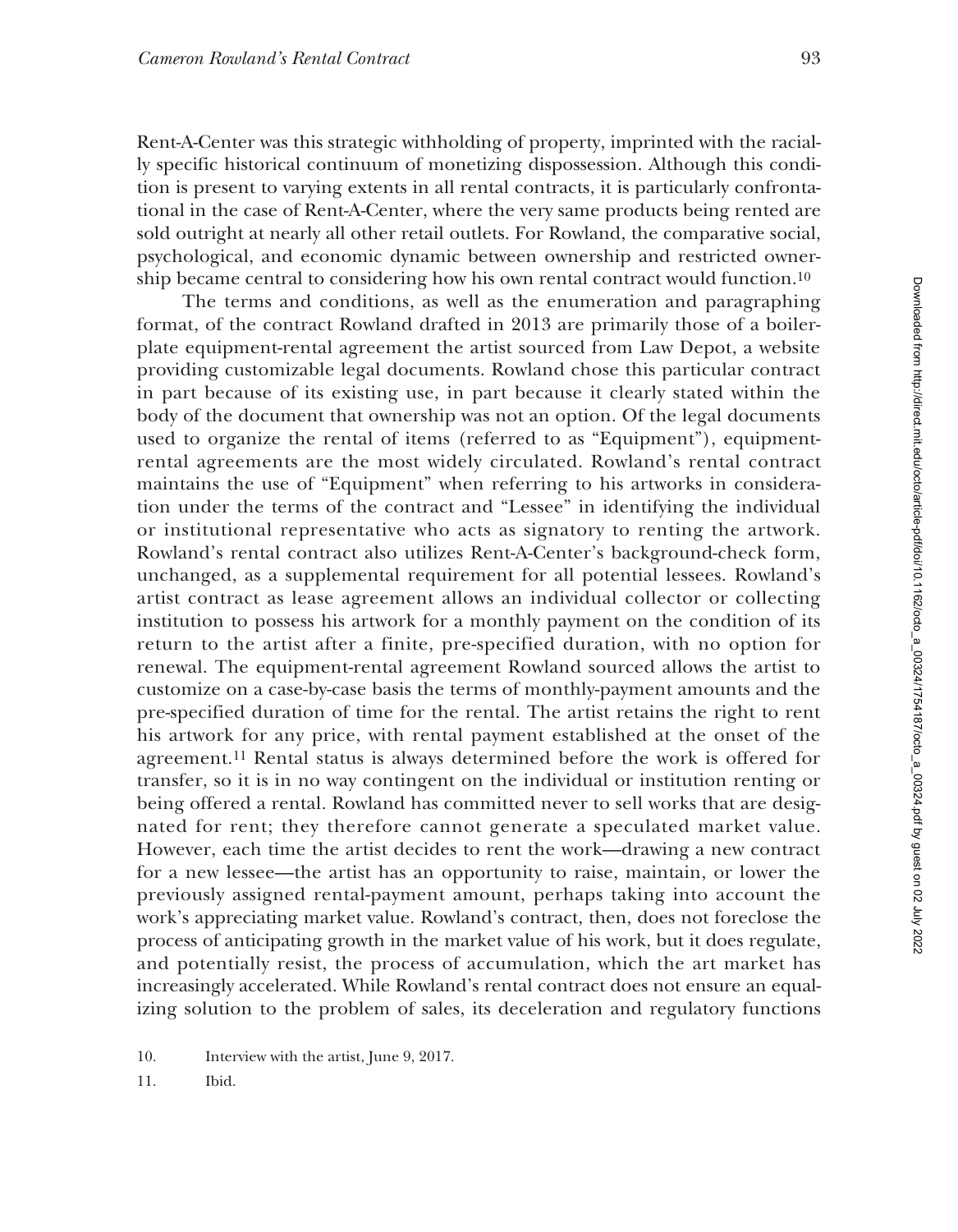By adopting the terms of the widely circulated equipment-rental agreement and Rent-A-Center background check, Rowland's rental contract redeploys these existent parameters and contractual relations within an art context. For Rowland, the primary function of this imposition is to confront predominant property relations, which establish the assumed right to own, with the possibility of that property's being withheld. Rowland insists that art and its production not be exempt from a critique of the interrelated regimes of property and poverty formed by histories of racial and capital domination, precisely because these relations and conditions are so evident within the art field itself. In order to fully articulate and enact this dynamic of withholding property, the artist designates some of his artworks as for rent only and others for sale outright. In another reference to the comparative inequity exacted by Rent-A-Center through its pricing model, Rowland stipulates that, over the entire course of the rental period, the payments shall amount to slightly more than what the artist has determined a similar work would be sold for. Rowland consciously implements a balance—a psychic, social, and material tension—between these contrasting designations through a concerted intent to maintain a similar number of artworks for rent as artworks for sale. For Rowland, if his artworks were available solely through the rental contract, the actuality of its operative function as a withholding would be diminished.12 Because the artist makes works available for either rent or sale, ownable assigned status may be expected, yet the possibility of ownership is always set against the opposing possibility of temporary possession.

Rowland's overarching critical project destabilizes expectations of ownership rather than simply reflecting on the implicit inequalities and exclusion created by property ownership.13 The artist actualizes—in day-to-day lived relations—a practiced methodology of continually challenging, complicating, and refusing the expectation of ownership and the assumption that artworks are bought and sold property. The consciously adopted obligations Rowland lives by, of course, obligate others as well. The contingent relations that the artist's rental contract anticipates include any individual's or institution's engaging directly in the acquisition or rental of his artistic work, as well as those individuals subsequently engaged in the maintenance of the terms and conditions stated in the contract. It is through these relations that the rental contract's regulatory demands and potential penalties exert pressures—outlining the settled expectations of the right to property that typically governs the art field, and self-locating economic subjectivities within the political life of artistic works.

Concurrently with his decision to offer artworks both for rent and for outright acquisition, Rowland finalized, without the assistance of an attorney, the initial rental

<sup>12.</sup> Ibid.

<sup>13.</sup> There is, of course, overwhelming scholarly and journalistic evidence as to the inequalities and exclusion created by property ownership. For a thorough recounting of recent relations within this inequality and exclusion, see Matthew Desmond, "How Home Ownership Became the Engine of Inequality," *New York Times*, May 9, 2017.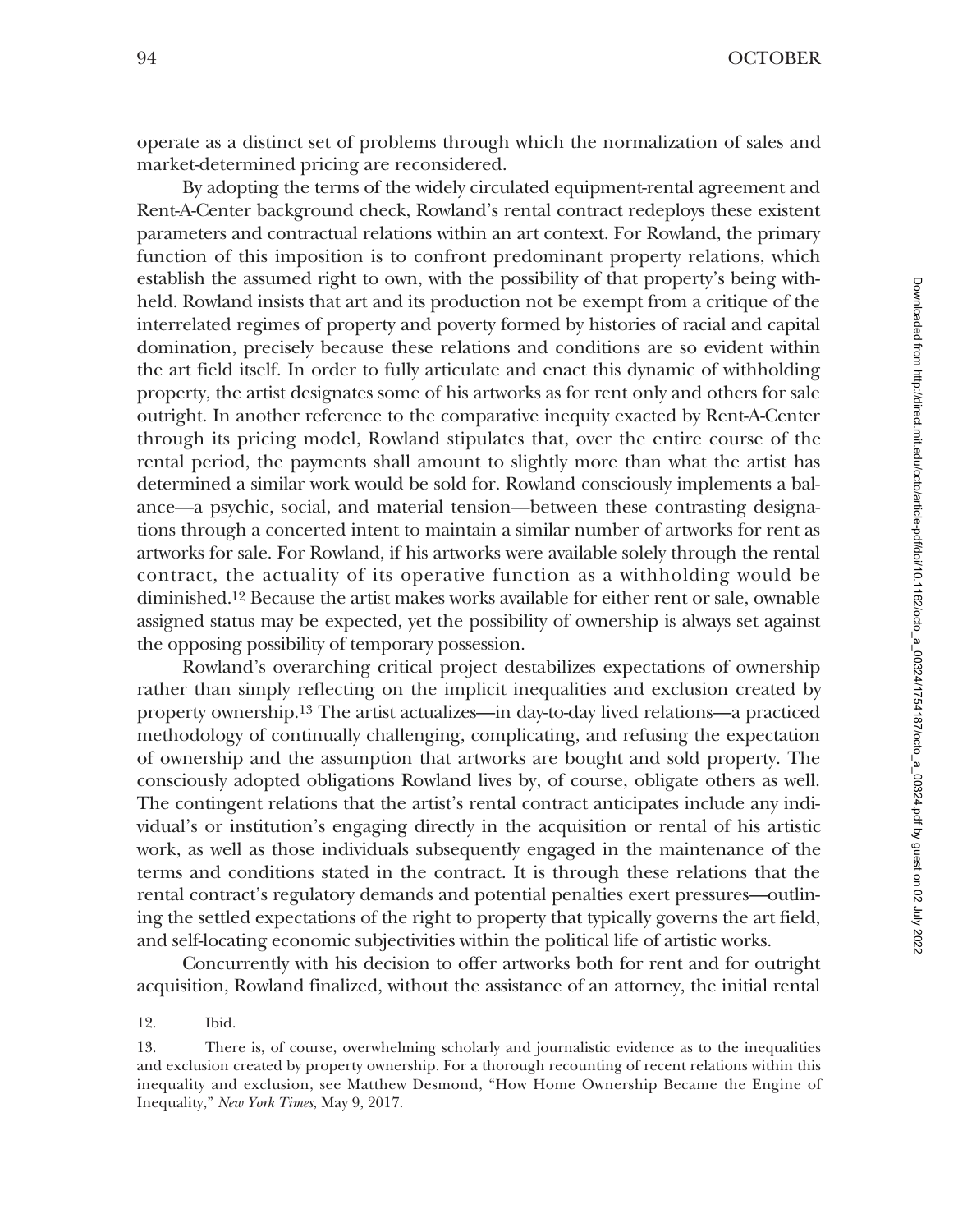contract and its amended background check in the fall of 2013. It was this contract that was first implemented for artworks included in Rowland's exhibition *Bait, Inc* (April 3–27, 2014), the artist's debut at Essex Street, a commercial gallery in New York owned and operated by Maxwell Graham. Graham's willingness to work with Rowland's rental contract was, and continues to be, central to its implementation. In the run-up to the opening, Rowland decided, after consulting with Graham, to add a loans section to the contract. This section stipulates that if Rowland approves a loan request organized between the lessee and loanee, the rental period may be extended by the number of days of the loan. Rowland added this stipulation within the contract to oversee the loan of rented works and so that loans would not infringe on the term.14 This section—an effort to regulate the circulation of the work while recognizing the private collector's interests in promotion and patronage—was the first of several added provisions to what would evolve into the contract as it is currently implemented. Rowland exhibited eight transferable artworks in *Bait, Inc*, three of which were organized under the rental contract.15 The correlation between artworks for rent and those for purchase was underscored by Rowland's artistic and curatorial decisions within the exhibition context itself. Rowland exhibited two similar sculpture works—security pass-through cabinets the artist constructed using acrylic glass, both titled *Pass-Thru*—side by side in the gallery. One of these *Pass-Thru* works, nearly identical to the other in medium and dimensions, was offered under the rental contract and the other for purchase. The only distinguishing features between the two works were the terms of ownership and a square piece of cardboard fitted over the open window of the purchasable pass-through cabinet—a common improvisation by store clerks to control the temperature in their cubicle by restricting airflow. Two additional rental works in the exhibition also mirrored the comparative aspects of the contract through artistic decisions. Both works share the same title, *Loot*, and both comprise cut copper tubing the artist purchased at a scrapyard. During the 2008 financial crisis, the trafficking of materials legally and illegally sourced from foreclosed properties increased dramatically, and scrapyards have stockpiled these parts and infrastructure components—fraught signifiers of the abusive loans and insurmountable debt obligations exacted on working-class and low-income home buyers. The subprimemortgage market, scrapyards, and art galleries alike are sites not just where exchange occurs but also where property and dispossession are legitimated.16 I draw this connecting thread between the comparative symbolic and material aspects of Rowland's sculptural works and the comparative function of the rental contract not to conflate these differentiated modes of work. Rather, my assertion is that even though symbolic outcomes are not central to Rowland's practice, there are numerous references and

14. Interview with the artist, June 9, 2017.

15. The three works were *Pass-Thru*, 2014; *Loot* [copper fittings, bag], 2014; and *Loot* [cut copper tube, cardboard box, crate], 2014.

16. These sites are also not incidental. According to a 2015 report released by the Corporation for Enterprise Development, fifty-six percent of Americans have subprime credit scores. As the scrapyard market has become a globalized industry, scrap metal has become the US's second-most-valuable export, after computer components. The Gini Index, which tracks global financial inequality, indicates that locations of the largest art sales by profit of the past decade are also sites of the steepest rise in inequality.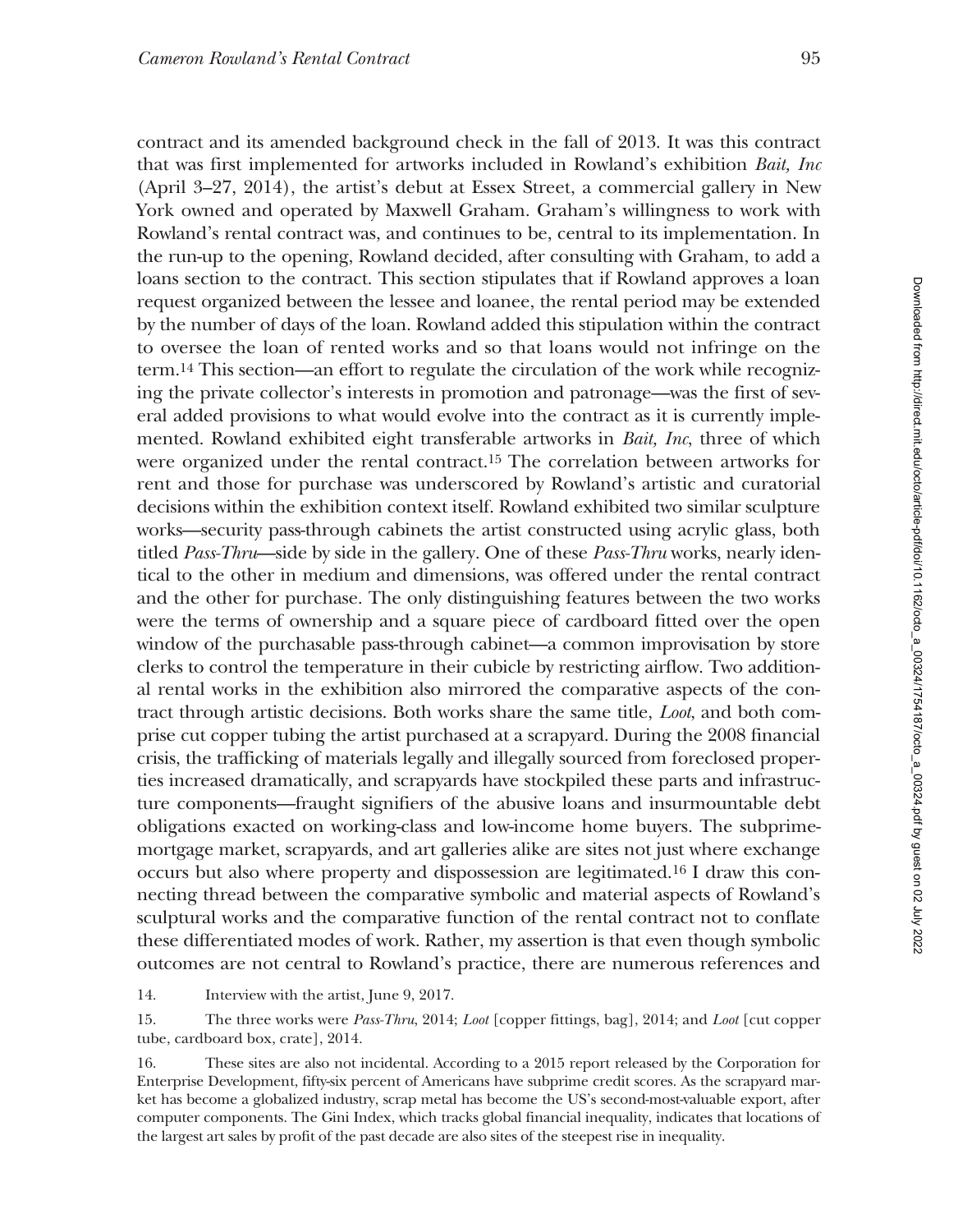associations that articulate a particularly close-knit relation between the symbolic systems of Rowland's artistic work and the far-reaching social conditions that constitute its production, reception, circulation, and consumption (both symbolic and economic). This tightly bound circuit and its intended exposure demand that we recognize our encounter with art as one that pursues, with equal commitment, the symbolic, material, and intersubjective dimensions.

All three works under the rental contract exhibited in *Bait, Inc* were rented by individual collectors, and Rowland, Graham, and potential lessees held lengthy discussions and legal negotiations in order for the contracts to become fully executed.17 one particular collector—an attorney with a complex understanding of Rowland's artistic work—who was offered *Pass-Thru* at rental voiced concerns over relinquishing

17. The works were rented by individual collectors under the following terms: *Pass-Thru*, 2014: three-year rental, 3/14/2016–3/14/2019; *Loot* [copper fittings, bag], 2014: three-year rental, 11/1/2014–11/1/2017; and *Loot* [cut copper tube, cardboard box, crate], 2014: three-year rental plus six-month exhibition loan extension,  $6/1/2014-12/1/2017$ . At the time of writing this essay, no artwork has been rented for more than one term, and the works whose rental periods have ended have been returned to Rowland. Interview with the artist, June 9, 2017.

*Cameron Rowland.* Pass-Thru*. 2014. Acrylic, hardware, 24-hour rotator disc. 23 x 20 x 21 inches (58.42 x 50.80 x 53.34 cm). Rental.*

*In some places, businesses use a pass-thru to pass cash or goods back and forth; this could be at a bank or a liquor store. The highest standard of pass-thrus use bullet-proof glass, although this material is far too expensive to be used as a protective measure by those businesses where it might be most effective. Therein plastic is used in place of bullet-proof glass. They are made either by a manufacturer or by the shop owner. This pass-thru was made by Rowland.*

*All images courtesy of the artist and Essex Street, New York.*

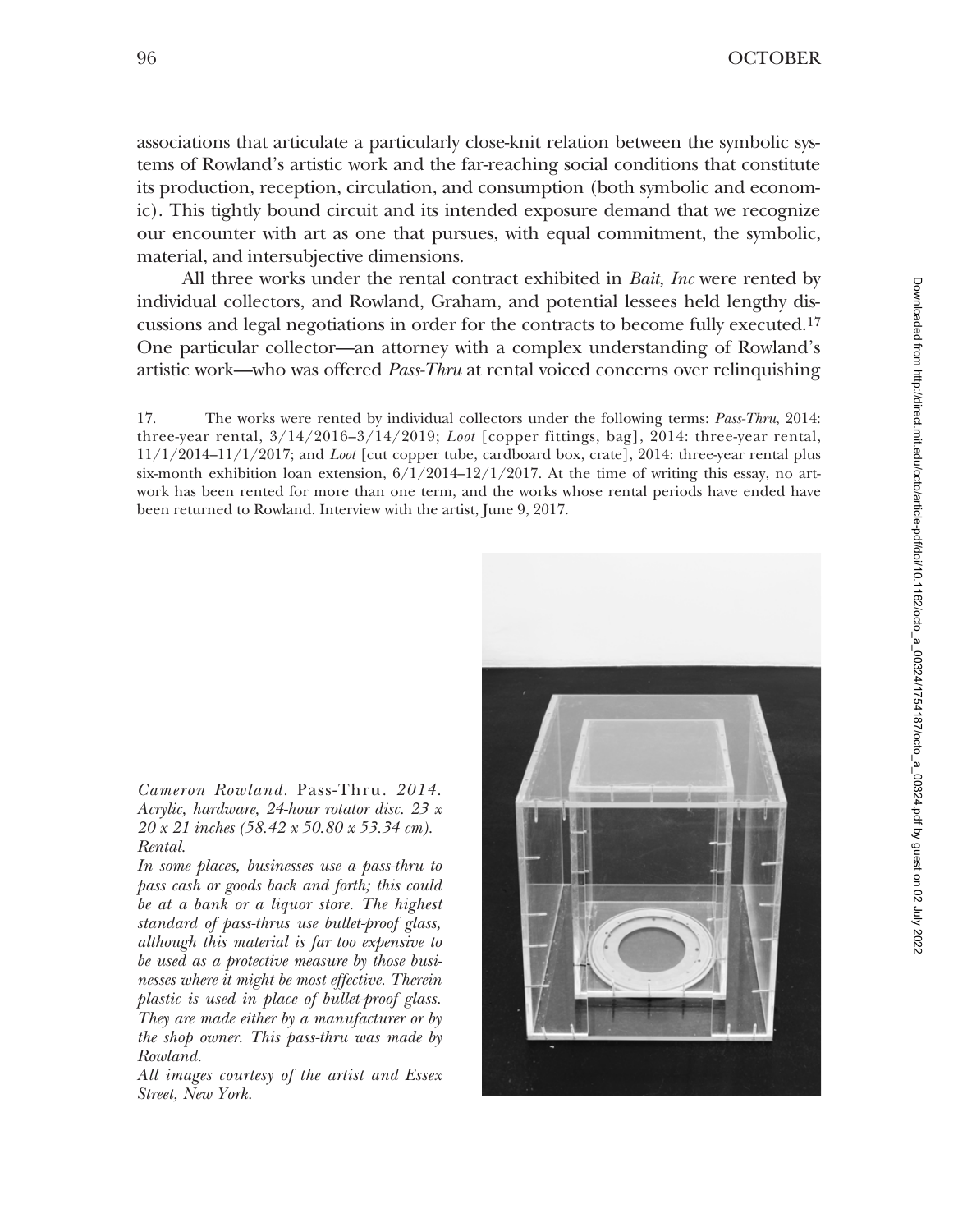the opportunity to retain the artwork for an indefinite future period of time. This collector noted that when an artwork that has an unlimited useful life is rented, the potential appreciation of that work is forfeited. The collector questioned how much that forfeited potential depreciated the value of the work, and asked whether there were incentives for his agreeing to such a deal. The question strikes at the core of Rowland's critical project. For the collector as property owner, the expectation that value will be accumulated, retained, and extracted from the artwork, not just in its acquisition but also in its temporary possession, is inherent in the bargain. And the comparative anxiety of not being able to own a work that another collector was able to acquire outright (the purchasable *Pass-Thru*) results in this collector's asking how to hedge against the exclusionary function of property ownership. Within this line of inquiry, two requests were made by the collector: first, that he be given a discount if he paid the entire rental up front upon taking possession of the work; second, that he retain the non-salable rental-contract document itself.18 This second request delves

18. These specific questions from an undisclosed collector are available in transcribed email communications between Cameron Rowland, Maxwell Graham, and the collector in Birkett, "Rotate the Pass-Thru," p. 67.



*Rowland.* Pass-Thru*. 2014. Acrylic, hardware, 24-hour rotator disc. 23 x 20 x 21 inches (58.42 x 50.80 x 53.34 cm). In some places, businesses use a pass-thru to pass cash or goods back and forth; this could be at a bank or a liquor store. The highest standard of pass-thrus use bullet-proof glass, although this material is far too expensive to be used as a protective measure by those businesses where it might be most effective. Therein plastic is used in place of bulletproof glass. They are made either by a manufacturer or by the shop owner. A pass-thru is also an open window; when it is too cold or too hot, it may be covered with cardboard. This pass-thru was made by Rowland.*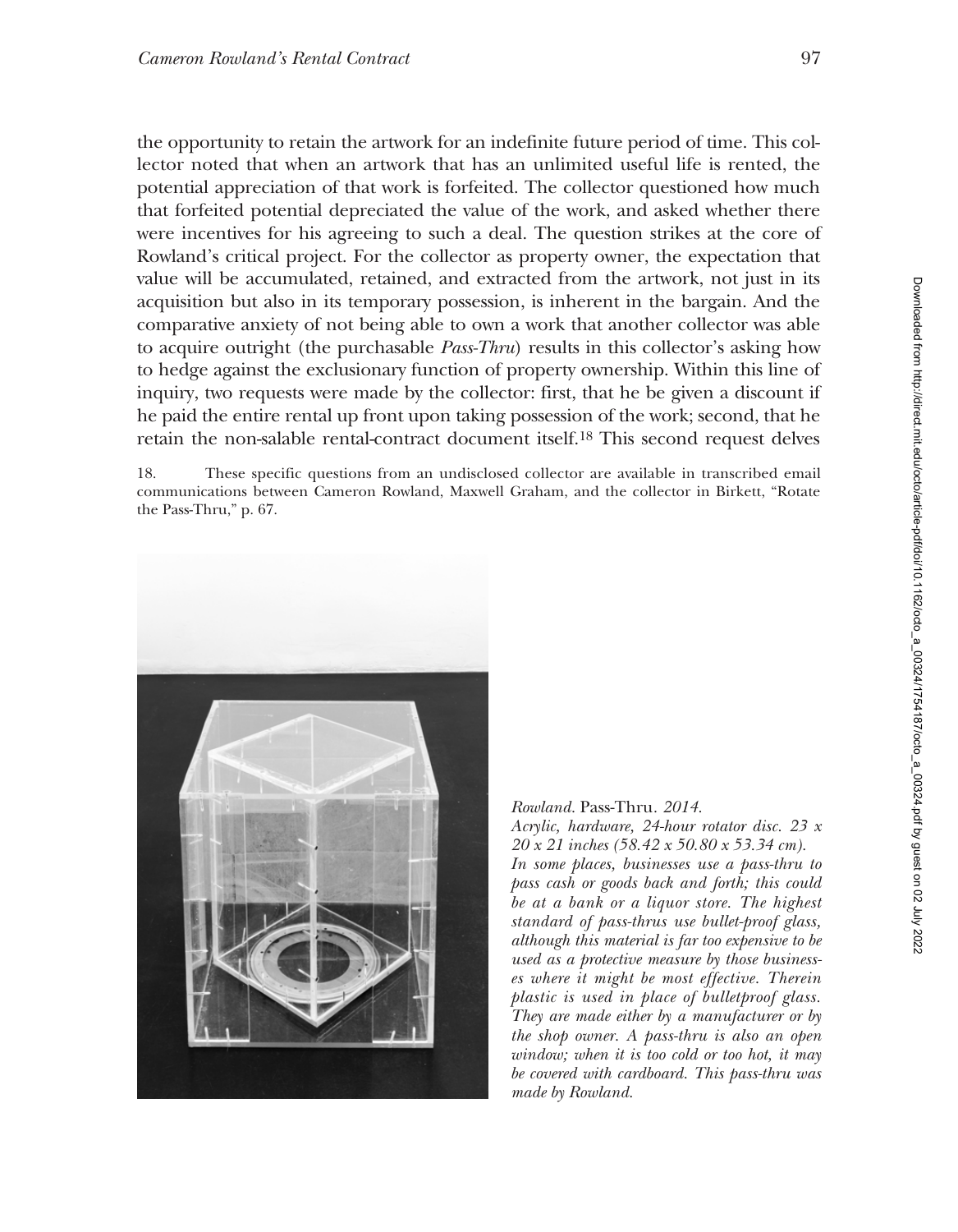98 oCTOBER

into the long history and discourse of artist contracts (printed documents and verbal agreements), as legally functioning terms and conditions protecting artistic and practical interests for artists' work, as certificates of authenticity and attribution, as artistic works in and of themselves, and as coveted extra-art materials that become imbued with the significance and value of art objects.<sup>19</sup> Rowland's rental contract, written to prevent its specific definitions, terms, and conditions from being misinterpreted, undermined, or diminished, is intended to function as a practicable legal agreement. Its considerations serve to enforce the artist's interests for the transfer of his artistic work, and the contract operates through this distinct juridical intermediate function. As a legally binding, enforceable directive, Rowland's contract cannot be identified solely as an artistic intervention or conceptual gesture, statement, or instruction. Nor can his artistic work, which includes non-transferable works, be reduced to the terms and conditions of the rental contract. In his communications with the undisclosed collector, Rowland clearly reiterated that the rental-contract document could not be resold.20 However, the question remains as to how Rowland's contract might be deployed beyond its legal function—as a kind of archival object, signifier, or stand-in for the artwork—after that artwork is no longer in the collector's possession. Rowland's contract does not stipulate return of the legal document itself to the artist following the rental period, which from a legal standpoint may be an oversight considering that document-retention and -destruction policy is a major debate within legal practice.21 Lawyers often negotiate policy that allows for the destruction of legal documents after their use to avoid potentially having to turn over damaging information in the case of a lawsuit, while contracts will often include stipulations ensuring that legal documents are kept for a certain number of years to comply, for instance, with accounting standards and regulations concerning customs. Whether the collector's request to retain the document itself was in the interests of record-keeping or of fetish, it is significant that the issue of document retention was raised by a collector who also happened to be the first attorney to come into contact with Rowland's rental contract.22 In response to the collector's request regarding payment terms, Rowland did not agree to full payment of the term up front and instead requested monthly payments over the course of the term. The collector never did rent the work.

20. Birkett, "Rotate the Pass-Thru," p. 66.

22. It is also worth mentioning that Rowland has never exhibited his rental contract.

<sup>19.</sup> It is no longer critically sufficient to conclude that artist contracts function as certificates that ensure that artworks—however immaterial, transient, or conceptually defined—may be commodified. Rather than become resigned to the dualism of art-as-commodity and art-as-art, this essay seeks to recognize how artists actually reconsider and complicate the situationally specific economic conditions of artistic production and reception.

<sup>21.</sup> The Sarbanes-oxley Act of 2002 is the legal precedent most often cited in debates of document-retention and -destruction policy. Sarbanes-oxley was passed as a direct result of major corporate accounting scandals such as the widespread destruction of files by Arthur Anderson, Enron's accounting firm.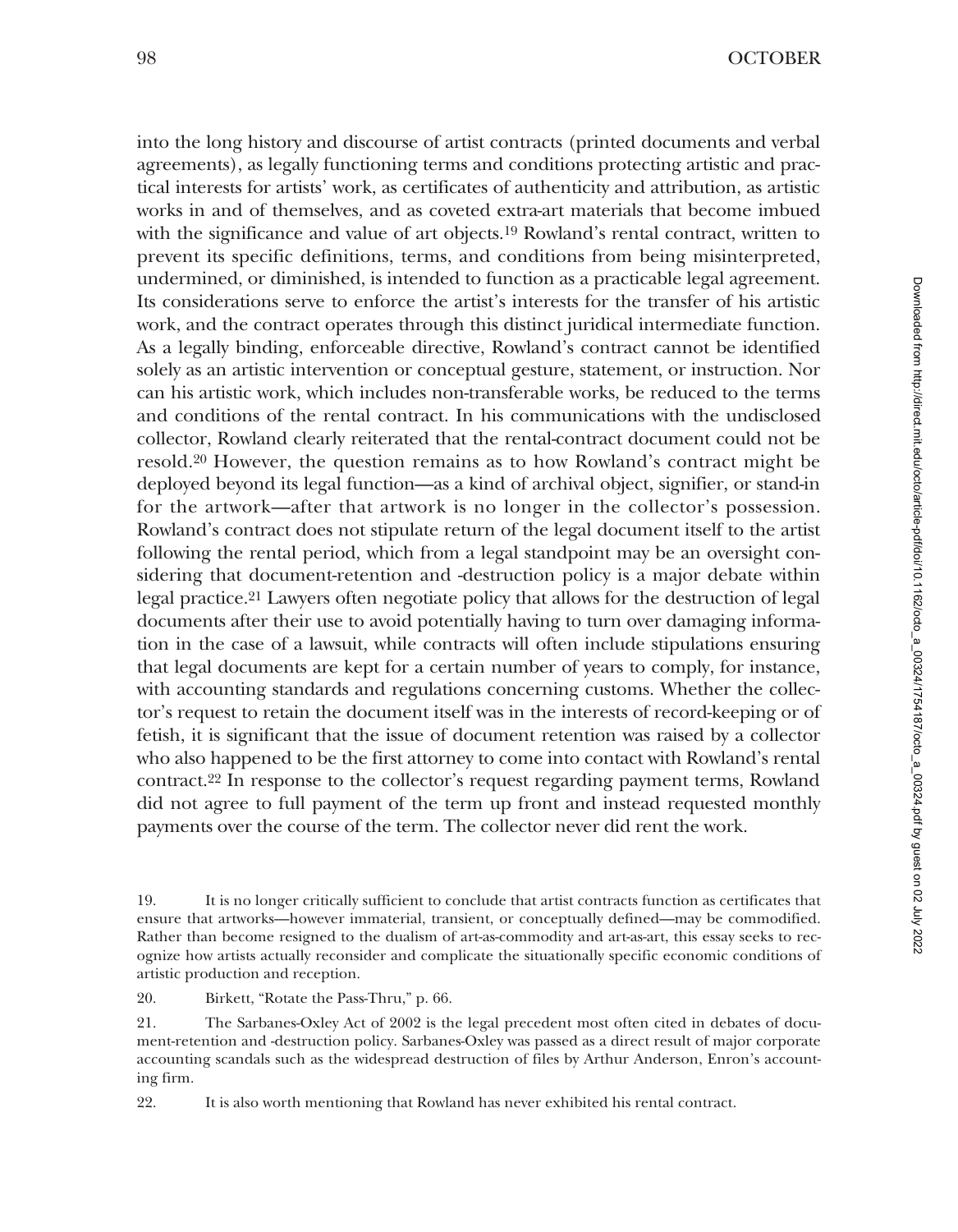

*Rowland.* Loot. *2014. Cut copper tube, cardboard box, crate. 11 x 18.5 x 13 inches (27.94 x 46.99 x 33.02 cm). Rental.*

*At some point, basic utilities like electricity and water were services controlled by the state, because they relied so heavily on public infrastructure. More and more, these flows are valved by private corporations. When abandoned buildings are broken into and stripped of their copper piping, it is sold to scrapyards, where it is cut down. This cut copper was bought from a scrapyard. Copper has a function; its base material has an inherent value.*

## *Rental-at-Cost Contract*

Following *Bait, Inc*, Rowland would implement the rental contract for five additional artworks featured in different group exhibitions he participated in between 2014 and 2016.23 In January 2016, working with the curator Richard Birkett, Rowland opened a large solo exhibition of new works at Artists Space in New York.24 The exhibition's title, *91020000*, is the registration number assigned to Artists Space, which Rowland enlisted as a purchaser of goods manufactured by

23. A version of the rental contract applied to the following works: *U20E*, 2013 (one-year rental, 10/20/2014–10/20/2015); *Intermediate Preventative*, 2014 (ten-year rental, 9/1/2014–9/1/2024); *Deal Tray*, 2014 (six-month rental, 4/1/2014–10/1/2014); *Intermediate Preventative* (2), 2014 (three-year rental, 4/1/2016–4/1/2019); and *U66*, 2014 (three-year rental, 8/1/2015–8/1/2018).

24. *91020000*, Artists Space, New York, January 17–March 13, 2016.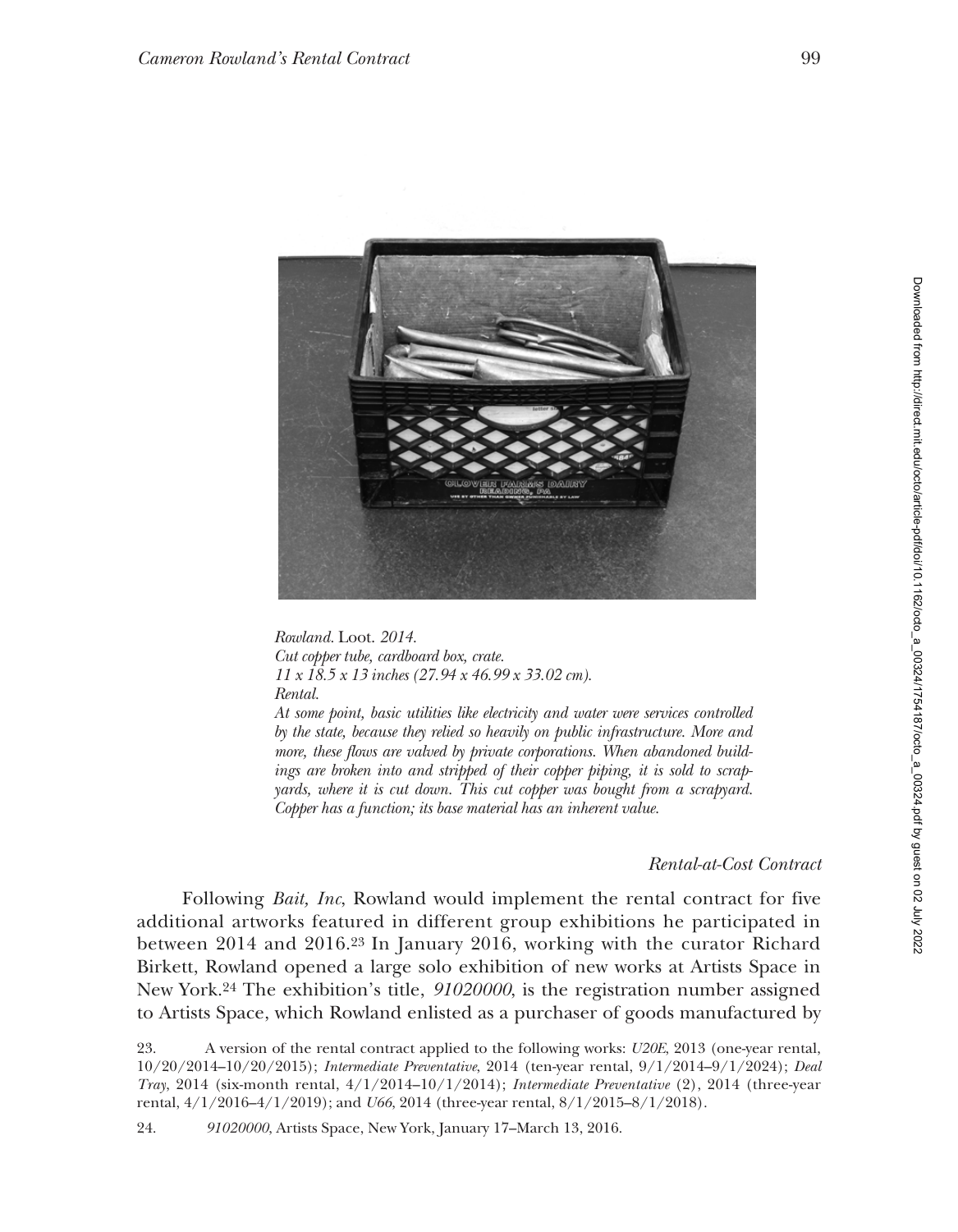prison inmates and offered for sale at below-market rates from Corcraft, the market name for the Division of Correctional Industries within the New York State Department of Corrections and Community Supervision. Corcraft items can be sold only to New York State governmental entities and registered nonprofits, such as Artists Space. Rowland additionally registered the Wattis Institute for Contemporary Art at California College of the Arts, a nonprofit arts space in San Francisco, as a buyer of goods manufactured by inmates in California distributed by the California Prison Industry Authority (CALPIA) under similar restrictions. In the Artists Space exhibition, Rowland presented, without alteration, the goods purchased by the collaborating art spaces through Corcraft and CALPIA. These objects, manufactured by inmates earning wages that average less than one dollar per hour, included four oak benches built at Greenhaven Correctional Facility and used in New York State courtrooms; a steel-and-laminated-particleboard desk built at Attica Correctional Facility and used in New York State government offices; cast-aluminum manhole-leveler rings made at Elmira Correctional Facility and used on New York State public roads, and two Nomex fire suits used by California State wildfire workers, which were manufactured by inmates at Mule Creek State Prison in Ione and at the California Institution for Women in Chino.25 In addition to these goods manufactured by prison inmates and sold in markets sanctioned and relied on by the carceral state, Rowland displayed within his exhibition at Artists Space other works that evidence historically specific ways in which slavery in the United States has propertized human life: three sets of lashing bars used to secure containers to the decks of ships that were inspected by Lloyd's Register, a company that oversaw marine shipping equipment for slave-ship insurers; two membership badges to the National Ex-Slave Mutual Relief Bounty and Pension Organization, founded by Callie House and Isaiah H. Dickerson in 1898 to advocate for the awarding of pensions to ex-slaves; and a collection of trust-agreement documents—the component of the work intended for exhibition—that detail a ten-thousand-dollar investment established by Rowland and Artists Space in the insurance company Aetna, which issued insurance policies to slave owners for the lives of slaves.26 Rowland stipulates in this agreement that the trust can be dissolved only if the US federal government pays financial reparations to the descen-

25. *New York State Unified Court System*, 2016; *Attica Series Desk*, 2016; *Leveler (Extension) Rings for Manhole Openings*, 2016; *1st Defense NFPA 1977, 2011* (1), 2016; *1st Defense NFPA 1977, 2011* (2), 2016. Rowland published this information regarding the correctional facilities, as well as the wages of New York State prison inmates, in a pamphlet he wrote to accompany the exhibition.

26. *Insurance*, 2016; *National Ex-Slave Mutual Relief, Bounty and Pension Association Badges*, 2016; *Disgorgement*, 2016. There is a kind of violence in furnishing these deeply charged objects with only brief descriptions, and I urge the reader to review carefully the extant critical reception of these objects, which, fortunately, at least within the context of *91020000*, offers significant contributions for their reconsideration. See Rhea Anastas, "Property and Community in the Recent Work," in *Louise Lawler: Receptions*, ed. Roxana Marcoci (New York: Museum of Modern Art, 2017); and Alex Kitnick, "Cameron Rowland," *Artforum* 54, no. 7 (March 2016), pp. 260–65. In addition, Cheryl I. Harris's public lecture "The Afterlife of Slavery: Markets, Property and Race," which reflects on the objects presented within *91020000*, may be found on the archives page of the Artists Space website.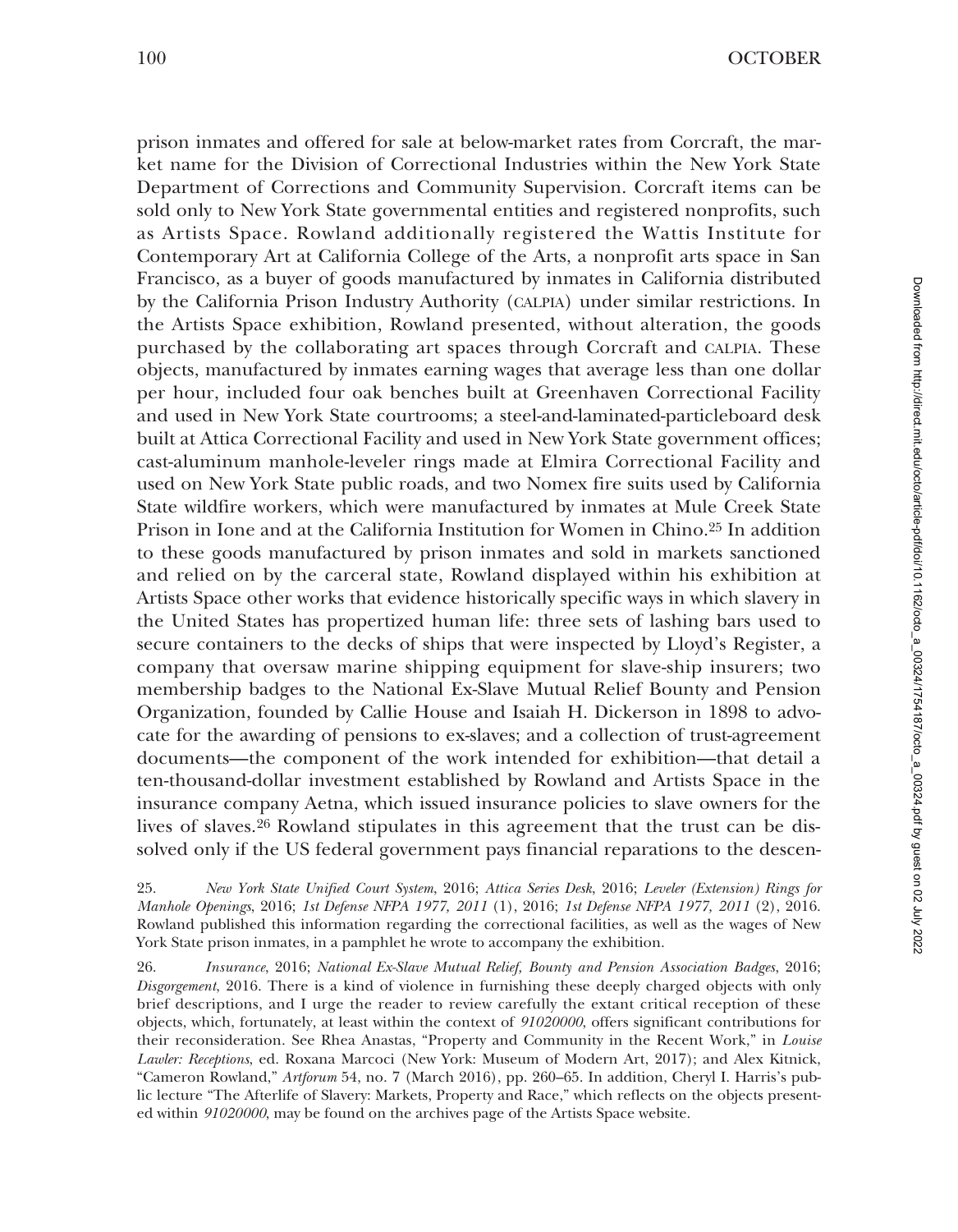dants of slaves, at which point the holdings would be transferred to the federal agency charged with their distribution. Reparations for slavery is an ongoing, albeit marginalized, policy discussion at the state and federal levels. Policy advocates, legal scholars, and activists for reparations cite slavery as foundational to capital and commodity production in the US, and argue that the historical reality of racially specific propertization and economic subordination was protracted, well after the 1865 passing of the Thirteenth Amendment to the Constitution, in the form of convict-leasing programs and peonage. *91020000* testifies to just how durable this historical reality is, how it is reproduced today in our formed expectations of commodity logic and economic subjectivity—extending from the accepted public benefit of prison labor to the fundamental presumption that all individuals have the possibility of controlling critical aspects of their lives rather than being the object of others' domination.27

27. My formulation here of these fundamentally flawed assumptions is indebted to a specific passage of Harris's "Whiteness as Property," p. 1713.



*Rowland.* Attica Series Desk*. 2016. Steel, powder coating, laminated particleboard, distributed by Corcraft. 60 × 71½ × 28¾ inches (152.4 × 181.61 × 73.03 cm). Rental at cost.* 

*The* Attica Series Desk *is manufactured by prisoners in Attica Correctional Facility. Prisoners seized control of the D-Yard in Attica from September 9th to 13th, 1971. Following the inmates' immediate demands for amnesty, the first in their list of practical proposals was to extend the enforcement of "the New York State minimum-wage law to prison industries." Inmates working in New York State prisons are currently paid \$0.10 to \$1.14 an hour. Inmates in Attica produce furniture for government offices throughout the state. This component of government administration depends on inmate labor.*

*Rental at cost: Artworks indicated as "rental at cost" are not sold. Each of these artworks may be rented for five years for the total cost of the Corcraft products that constitute it.*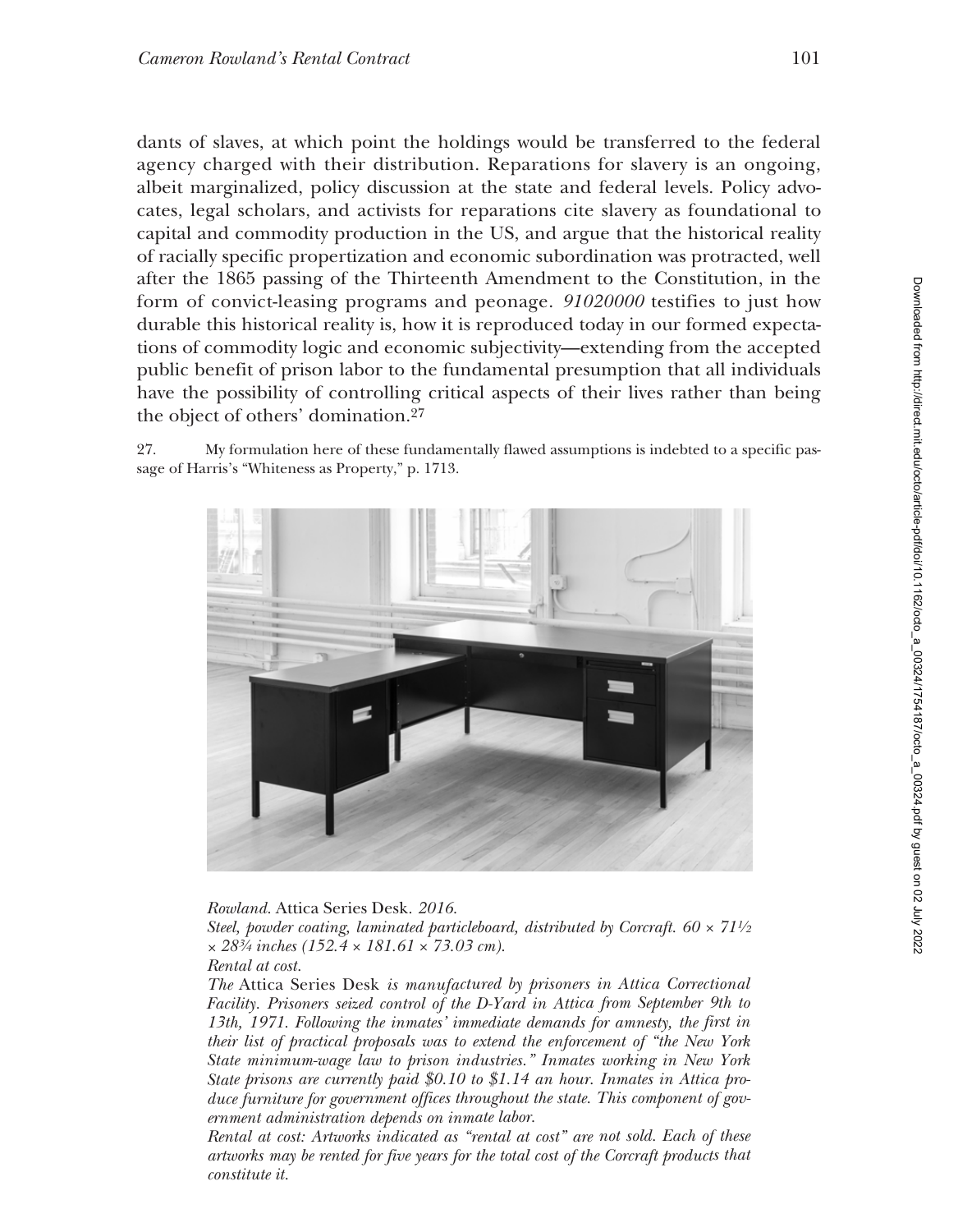The work of tracking the interrelated property histories of slavery, convict leasing, debt servitude, and the contemporary prison industry is accomplished through the two cohabiting groupings of works at Artists Space, and the exhibition pamphlet, which includes an exacting text by Rowland that reflects on this freighted genealogy. Rather than render the groupings of objects disembodied from their laboring subjects, the artist's legal agreements (the Aetna trust and Artists Space and Wattis registration and, as we will see, a rental agreement) obligate the artist, and art-world relations, to recognize and disclose the continued histories of enslaved labor from which these objects derive. Rowland's elaboration of the legal entanglements of exhibition, transfer, and possession—which all art operates within to a certain degree—straddles the historical socioeconomic conditions of property rights and the social expectations of property ownership reproduced by the field of artistic production today. Rowland anticipated this interconnectedness, this intersubjectivity, early on in the planning stages of his exhibition at Artists Space. It is well known that nonprofit, non-collecting exhibition venues have become sites for art acquisition and market activity. Individual collectors and collecting institutions frequently negotiate the acquisition of works, either through the artist directly or with the artist's representative gallery, during and immediately following an exhibition's run at a nonprofit, non-collecting space.28 Instead of foreclosing or disavowing this economic reality, Rowland utilized his rental contract in considering the terms for distribution of the transferable works exhibited at Artists Space. The artist made one crucial alteration to the rental contract for these particular works, stipulating fixed pricing that directly corresponded to the actual price of the objects sold by Corcraft and CALPIA. This rental "at cost" contract pegs the price of the rental period to the total cost of the products constituting the artwork. Rowland uses this contract for all works consisting of Corcraft or CALPIA products. The rental-at-cost contract reasserts the below-market price of the products manufactured by prison inmates—a cost savings that state and nonprofit institutions have come to expect—to anyone who rents the work from Rowland. What does it mean for an art collector or collecting art institution to then become the beneficiary of this context-specific savings?29 How is this exploited labor repurposed by the artist within his own work? Rowland's exhibition recognizes that the historically founded and legally legitimated conditions of property that produce inequality and subordination (materialized in the many enmeshed relationships that rely on public institutions in the US) also constitute both the carceral state and the field of art. Beyond the association and fungibility of prison-made goods

<sup>28.</sup> of course, nonprofit representatives have also been known to be directly involved in these sales through back channels, whereby a sale is also part of a deal spearheaded by the director, development director, or curator to secure (tax-deductible) donations to the nonprofit institution or illegally procure commissions on these sales.

<sup>29. &</sup>quot;Savings" here is not purely a euphemism, or mere provocation, if we consider how the fixed rental price of these artworks—in replicating the below-market price of the prison-made goods—is substantially lower than works by the artist that fall under the rental contract.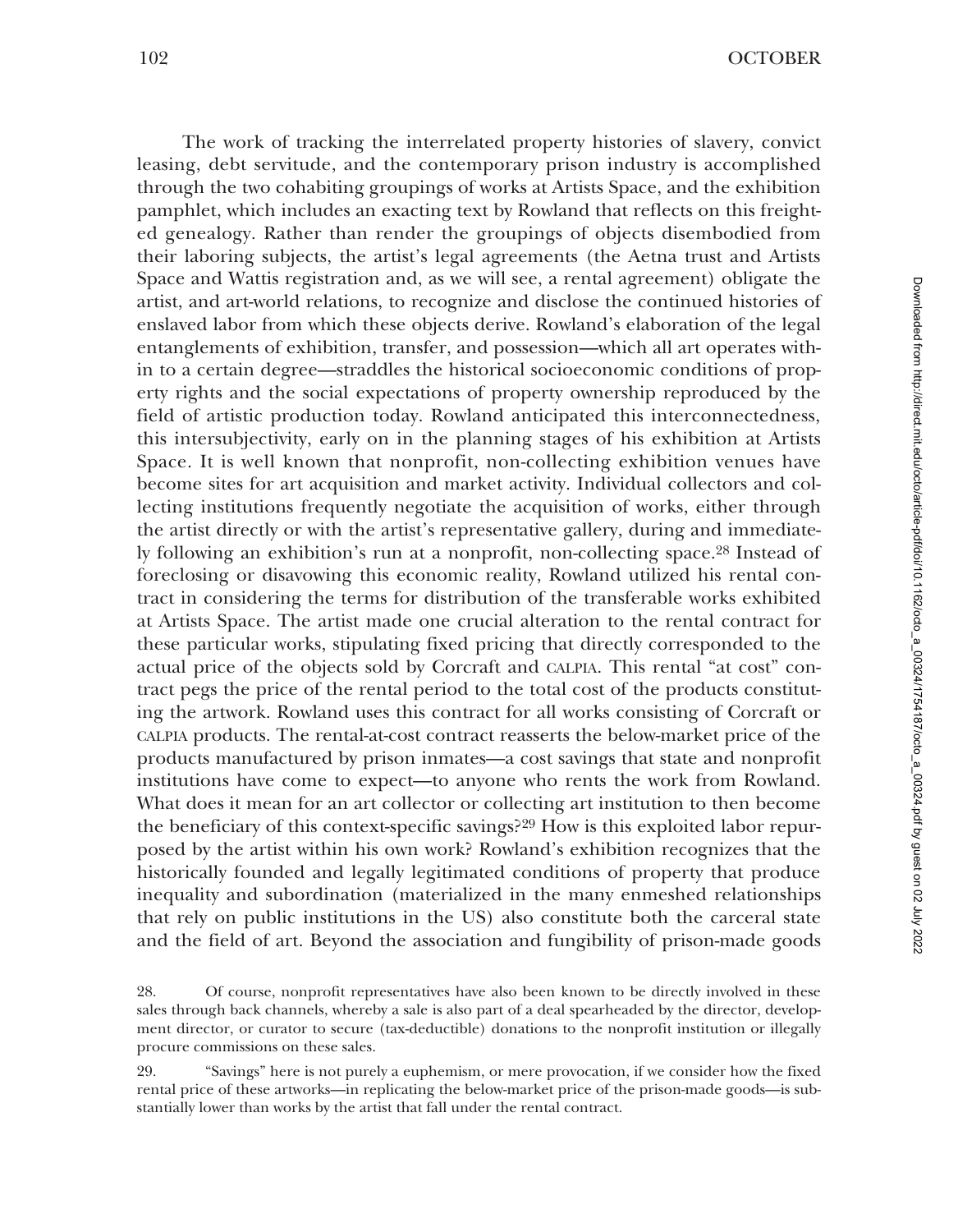and artworks, it is the rental-at-cost contract—a legal instrument inextricably bound to the artistic form and its surrounding relations—that concretizes a socioeconomic link be tween seemingly distant realms that nonetheless operate through settled expectations of property. Rowland might have channeled this critique of possession/dispossession and its legally framed racial order through the externalized art form alone, strictly as an artistic proposal or conceptual gesture. However, by utilizing the transaction structure itself, Rowland directly implicates himself in the tangible risks, conflicts, and questions that result from instigating a property withholding where property ownership is widely expected. The rental-atcost contract is distinct from the artist's initial rental contract in that it ties specific characteristics of the work into the contract. The rental-at-cost contract relies on both the dollar amount and the significance of that amount within the works it governs. This is distinct from the rental contract, which for Rowland has intentionally been used without a specific, direct relation to the artworks it governs. The artworks designated as "rental" or "rental at cost" in their captions use such contracts in perpetuity. The distinct language indicating pricing structures disclosed in the caption information is visible beside the work when exhibited and featured in the exhibition checklist, exhibition pamphlets, and any images reproducing the work. For Rowland, this disclosure becomes a way of hold-



*Rowland.* Leveler (Extension) Rings for Manhole openings*. 2016.* 

*Cast aluminum, pallet, distributed by Corcraft. 118 × 127 × 11 inches (299.72 × 322.58 × 27.94 cm).* 

*Rental at cost.*

*Manhole-leveler rings are cast by prisoners in Elmira Correctional Facility. When roads are repaved, the rings are used to adjust the height of manhole openings and maintain the smooth surface of the road. Work on public roads, which was central to the transition from convict leasing to the chain gang, continues within many prison-labor programs. The road is a public asset, instrumental to commercial development. Rental at cost: Artworks indicated as "rental at cost" are not sold. Each of these artworks may be rented for five years for the total cost of the Corcraft products that constitute it.*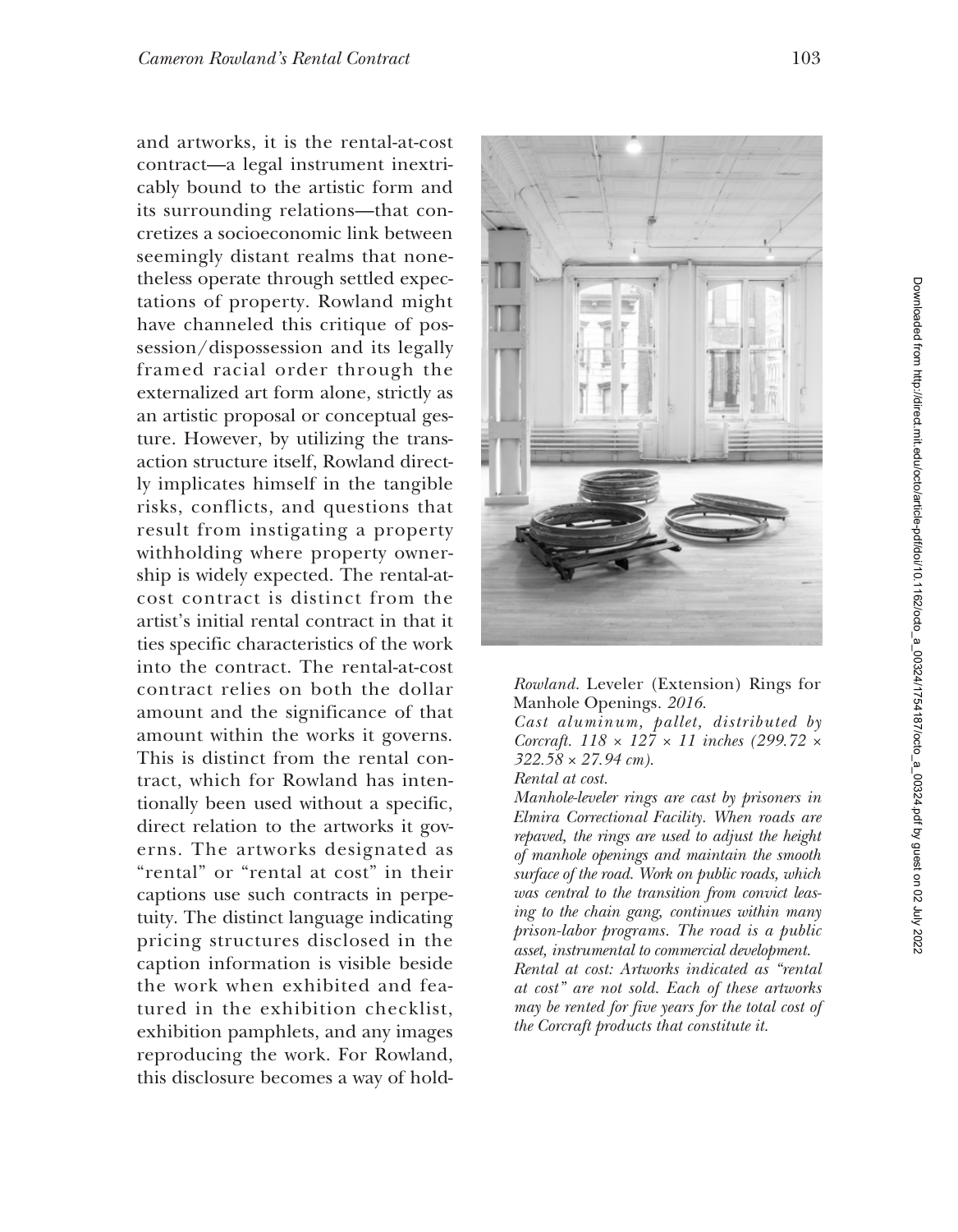ing all parties accountable for maintaining the particular assigned status.<sup>30</sup> Rowland's substantial writing practice includes authoring the captions for his artistic work. The informationally descriptive and analytically reflective paragraphs that form the captions often stem from his research, and in their operational disclosure, analytical insight, and educational function are integral to encountering Rowland's artistic works.

#### *Contract Negotiations at MoMA*

It is, of course, significant that Rowland's contract, in asserting temporally finite possession rather than permanent ownership, would be negotiated at the Museum of Modern Art. MoMA has a sordid and oft-cited history with artists who intervene in the museum's permanent-collection practices. In 1968, the artist Panagiotis "Takis" Vassilakis submitted a letter formally requesting that his work *Tele-sculpture*, which MoMA owned, be withdrawn from the museum's thematic group exhibition *The Machine as Seen at the End of the Mechanical Age*.31 MoMA did not comply with Takis's request despite the artist's argument to the museum's curator, Pontus Hulten, that the particular sculpture was no longer representative of his artistic practice and that, as the producer of the work, he had a right to determine its exhibition even if he no longer owned it. Takis's contested claim of proprietary rights directed at MoMA's ownership privileges became a catalyst in the formation of the Art Workers' Coalition, which in part advocated for legal and organizational policies to defend artists' claims for greater control over the terms and conditions of ownership of their work. As an extension of the wide-ranging discourse and actions that the AWC organized, coalition members submitted a list of specific demands and museum-policy reforms to museum director Bates Lowry in January 1969.32 The AWC's request to hold a public hearing at MoMA to discuss the "museum's relationship to artists" was turned down by Lowry, as was their

30. Interview with the artist, June 9, 2017.

31. Following his rebuffed request, Takis physically removed his sculpture from the exhibition and relocated it to the MoMA sculpture garden. The artist also requested a conversation with the director of MoMA to discuss museum reform; the request was denied. Julia Bryan-Wilson, *Artworkers: Radical Practice in the Vietnam War Era* (Berkeley: University of California Press, 2009), p. 13.

32. on April 10, 1969, the AWC presented a series of artists' statements and criticism at an open hearing held at the School of Visual Art in New York. The open hearing was a culmination of months spent negotiating with executive administrators of MoMA on a range of reforms, including equal representation of artists, museum professionals, and patrons on museum boards; royalties paid to artists when their work was exhibited; free admission; and increased representation of women artists and artists of color. Robert Projansky and Seth Siegelaub's contract resulted from the AWC's hearings. It is also important to note that the Projansky and Siegelaub contract includes provisions establishing ongoing rights for artists after the transfer of their work (the right to be consulted if their work is loaned or repaired, a fifteen percent resale royalty, and reproduction rights). However, enforcement of these rights devolves on the individual artist, who must engage in a lawsuit against an individual or entity (e.g., an LLC) with full ownership of the work. The inherent financial cost of such a legal recourse makes enforcement a prohibitive task for many artists faced with the complexities of asserting rights over property they no longer own. See Eichhorn, *The Artist's Contract*, p. 39.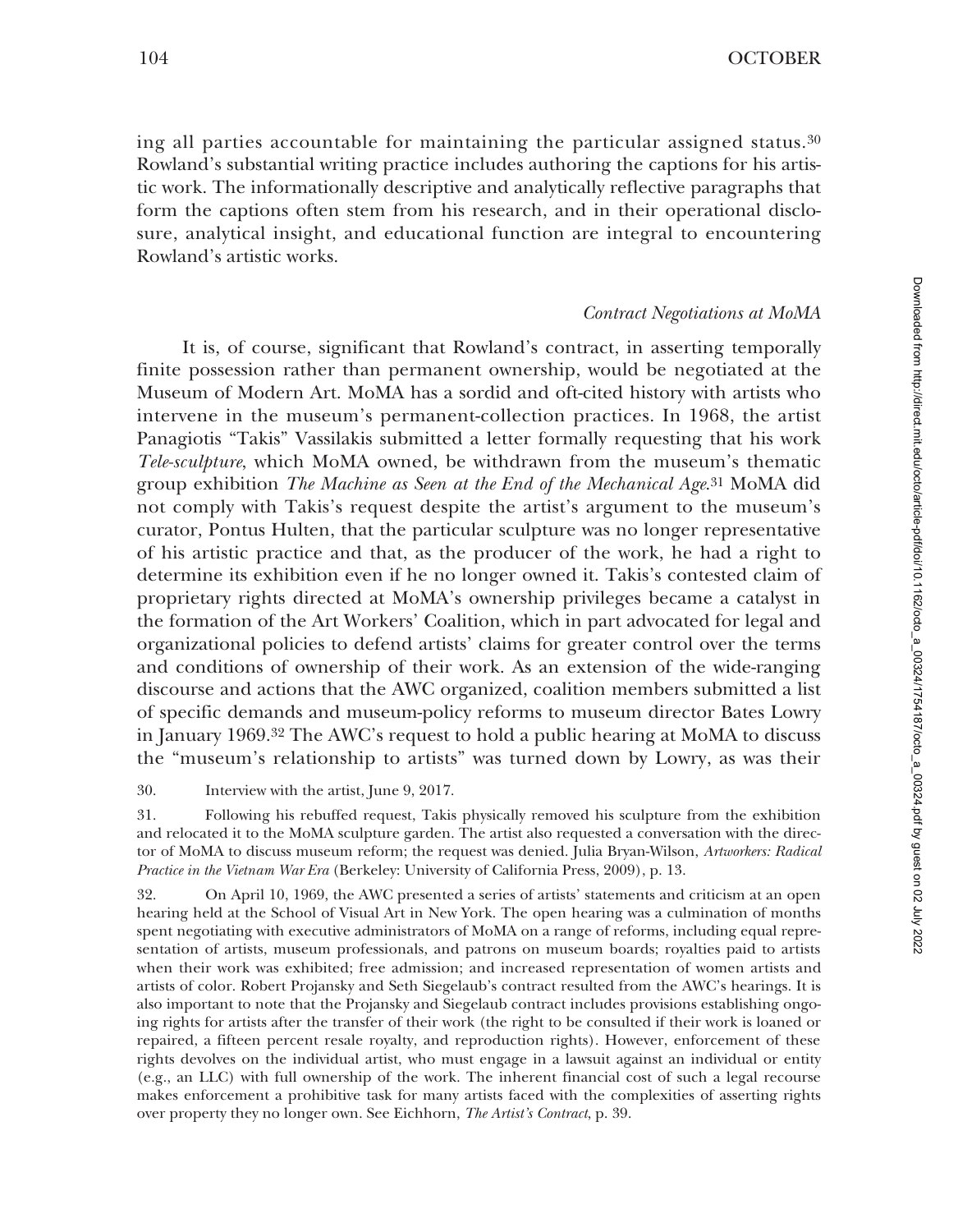request that "artists . . . be paid a rental fee for the exhibition of their works."33 It is worth mentioning again here that the large group of artists, curators, and writers that made up the AWC included individuals from MoMA's professional and frontline staff. Director of Public Information Elizabeth Shaw, Director of the Department of Architecture and Design Arthur Drexler, Associate Curator Jennifer Licht, and other MoMA staff members were involved in supporting the AWC initiative to produce a poster condemning the My Lai massacre of hundreds of unarmed civilians by US soldiers in South Vietnam. However, William S. Paley, president of the MoMA board of trustees, ultimately forced the museum to withdraw its support of the AWC initiative.34 The divergent interests of MoMA's professional staff and the museum's board resulted in hard-fought negotiations culminating in a labor contract for the professionals along with their unionization in 1971. MoMA's unionization process was supported by artist-oriented groups such as the AWC, and the stipulations of their contract mirrored concurrent demands by artists for a greater role in determining museum policy.35

This history of internal conflict and occupational anxiety continues in our historical present. Despite MoMA's growing endowment, unprecedented executive-level compensation packages, major building expansions, and blue-chip art acquisitions, MoMA's union (PASTA/Local 2110) has had to repeatedly engage in contested contract negotiations to keep staff health-care benefits intact, receive appropriate wages, and settle terms that define the museum's obligation to serve a public that supports the institution through tax deductions and for whose benefit it exists as a charitable organization.36 With a staff of over twelve hundred across multiple departments, active acquisition and publishing programs, and one of the largest museum operating budgets in the US, MoMA has a profound effect on lives locally, as well as on the nested ecology of art institutions in the US and beyond. Large-scale institutions have a way of occupying our attention for strategic reasons, but also as a matter of necessity. MoMA's history of social, economic, and artistic contestation presents distinct challenges for artists who intervene in the museum's policies and conduct. Yet it is precisely because MoMA embodies such a particularly messy, embattled, high-stakes site that artists have implicated themselves—through their artistic work, agitations, and countervailing reforms—in its constituent relations and conditions. While artists' challenges to museum authority have become increasingly expected, even welcomed, by museum representatives, it is important to recognize that there are limits to this

<sup>33.</sup> Alfred H. Barr, Jr. Papers, I.A.536, the Museum of Modern Art Archives, New York.

<sup>34.</sup> Francis Frascina, *Art, Politics and Dissent: Aspects of the Art Left in Sixties America* (Manchester, UK: Manchester University Press, 1999), pp. 176–78.

<sup>35.</sup> See Andrea Fraser, "What's Intangible, Transitory, Mediating, Participatory, and Rendered in the Public Sphere," in *Museum Highlights: The Writings of Andrea Fraser*, ed. Alexander Alberro (Cambridge, MA: MIT Press, 2005), p. 58.

<sup>36.</sup> The most recent PASTA contract negotiations took place in 2015. The union's 2015 open petition to director Glenn Lowry discusses these demands, and they are reflected in legal documents including recent memorandum agreements available on the 2110 UAW website, http://www.2110uaw.org/ moma.htm.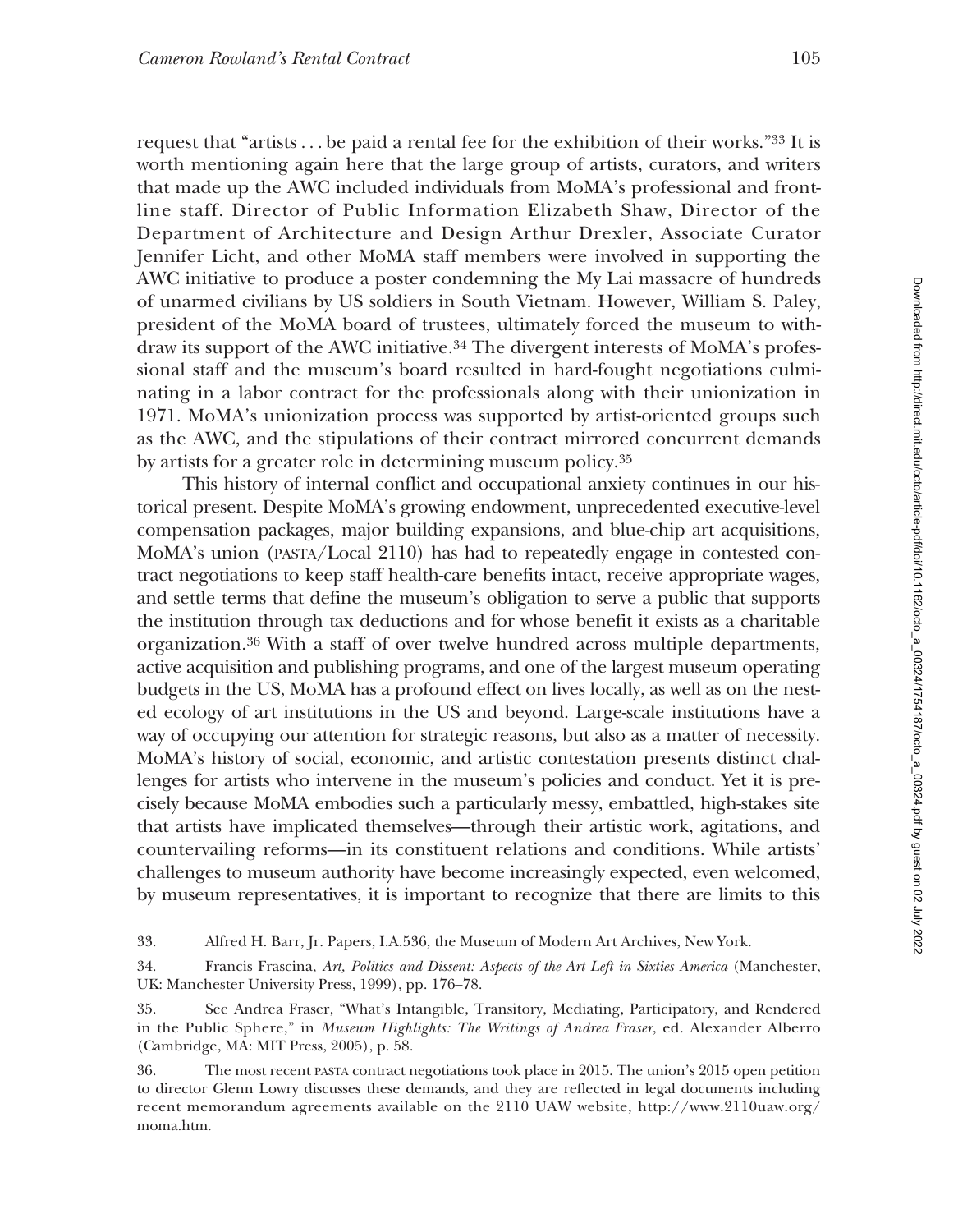acceptance. Artists have had to rely on the divisions of labor and differentiated interests within the hierarchy of museum workers in order to realize projects contending with the socioeconomic conditions of exchange within the museum. For his contribution to the 1999 MoMA exhibition *The Museum as Muse*, the artist Michael Asher compiled a list of permanent-collection works sold off or exchanged by the Department of Painting and Sculpture since the museum's founding in 1929. Asher's analysis of MoMA's deaccession program and subsequent publication of the compiled list tracking these contentious property relations were dependent on support from registrars and archivists working at MoMA, as well as the exhibition's curator, Kynaston McShine, in advocating on the artist's behalf.<sup>37</sup> Art has been pestered for so long by the assertion of autonomy that dependency is regarded as an aberration, a purely negative condition. Artists and art institutions alike consistently tout independence. And yet the effort to more fully recognize dependencies—the conflicting lived relations within circumstances of necessity—has also led artists to continually intervene in the enmeshed social struggles and economic transactions within the museum.

MoMA associate curator Thomas Lax first initiated the process of acquiring Rowland's work for MoMA's permanent collection in March 2016, just as the artist's exhibition at Artists Space was concluding. Lax had worked with Rowland previously as a curator co-organizing the *Greater New York* exhibition for MoMA PS1 (October 11, 2015–March 7, 2016), which included works by Rowland under the rental contract. Lax maintained a dialogue with the artist over the course of *Greater New York* and the overlapping *91020000* exhibition. After numerous visits to the Artists Space exhibition, Lax approached Ann Temkin, chief curator of painting and sculpture at MoMA, and MoMA associate director Kathy Halbreich to gauge the feasibility of his leading an acquisition of Rowland's work from the Artists Space exhibition. In her role overseeing the museum's Fund for the Twenty-first Century—a fund targeting works produced within five years of the time of acquisition—Halbreich's participation in these early conversations was crucial. With the support of Temkin and Halbreich, Lax consulted with Laura Hoptman, curator for contemporary art in the Department of Painting and Sculpture, and Peter Eleey, chief curator at MoMA PS1, to decide which works from *91020000* might be proposed for transfer to the museum. Lax, Hoptman, and Eleey together decided which works could function outside of the Artists Space context, considering a network of relations within the installation that could be captured, and meaningfully registered, within the context of MoMA.38 The curators decided on proposing all of the work in *91020000*, except for two of the three works titled *Insurance* and the work titled *Partnership*, which is non-transfer-

37. *Painting and Sculpture from the Museum of Modern Art: Catalog of Deaccessions*  (New York: MoMA, 1999). Asher's initial proposal for the exhibition was rejected by MoMA, while the realized publication included a disclaimer statement from MoMA's chief curator of painting and sculpture, Kirk Varnedoe, undermining the artist's intent. See Martha Buskirk, *The Contingent Object of Contemporary Art* (Cambridge, MA: MIT Press, 2003), p. 173. The deaccessioning of art from museum collections continues to be argued for as a means by which less relevant work can be replaced by stronger work. This argument, perhaps commendable as an effort to diversify collections, does not, however, disclose the fact that these sales require museums to support and benefit from the speculative secondary-market industry.

38. Interview with Thomas Lax, April 7, 2017.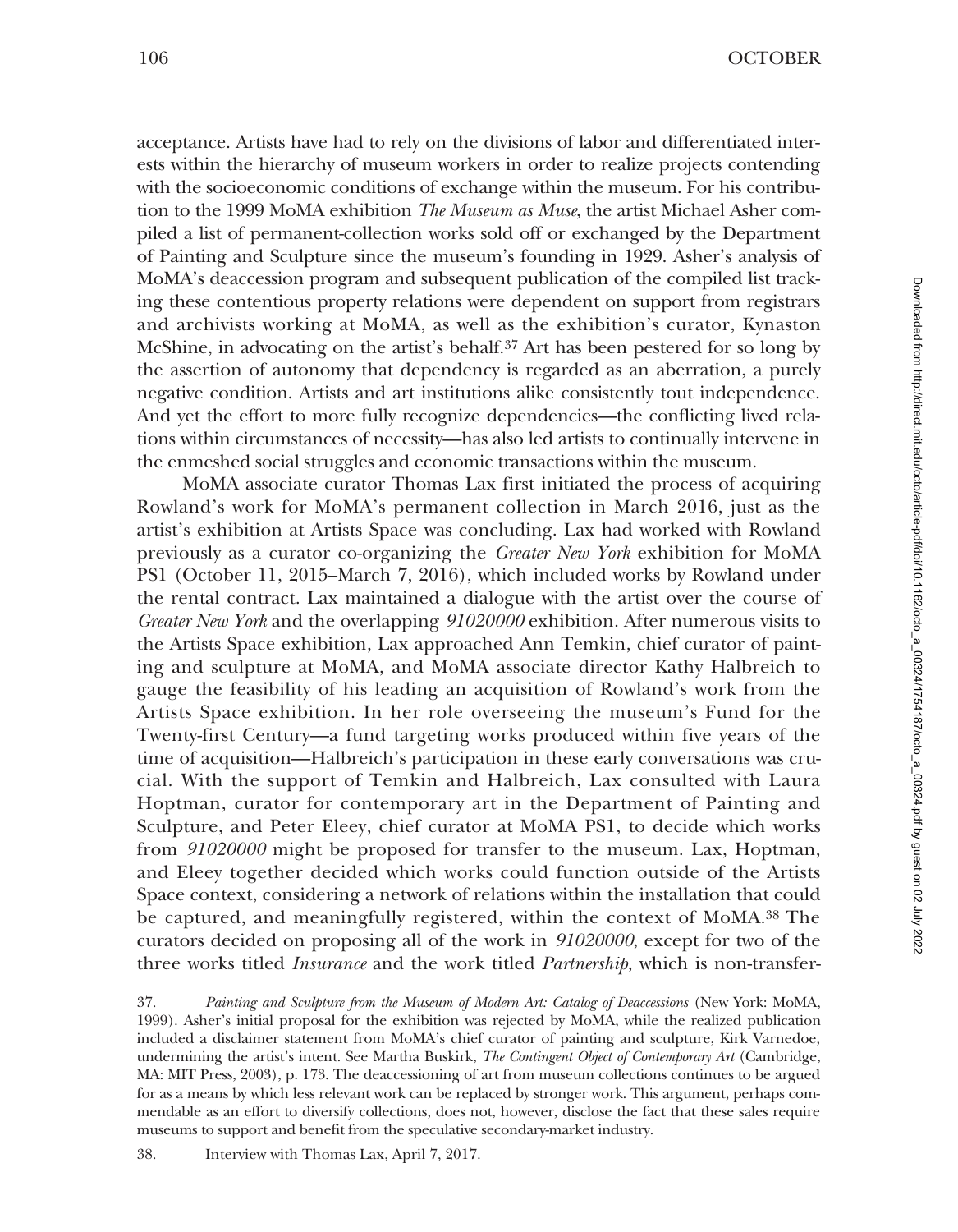able. of the nine works proposed, five consisted of objects distributed by Corcraft and CALPIA and fell under the rental-at-cost contract, one was offered as an extended loan, two were offered as acquisitions to the collection, and one as an acquisition to the museum's library.39 With the framework for this proposal intact, Lax then pursued a conversation with Rowland and Graham to secure the work. Rowland agreed to the proposed acquisition, loan, and rental terms and presented the rental-at-cost contract. Lax took the contract to MoMA general counsel and board secretary Patty Lipshutz, who worked to review it with Nancy Adelson, MoMA deputy general counsel, and Alexis M. Sandler, MoMA associate general counsel. Over the next five months, from October 2016 to February 2017, Lipshutz submitted annotations to the contract to Rowland and the artist responded with revisions or alternative suggestions. During the editing process, Rowland met with Scott Lorinsky, a New York State contracts lawyer, to review the revisions. Lorinsky advised Rowland on several modifications, including two key elements that Rowland would incorporate into the legal document. Lorinsky advised Rowland on the wording of an automatic-renewal clause requested by MoMA, as well as on the use of a stronger force majeure clause, which protects Rowland from lawsuit or remedies in extreme cases (including natural or man-made disaster, armed conflict, and labor disruptions) in which he would be unable to perform any of his obligations under the agreement.40

39. The three works proposed that did not fall under the rental-at-cost contract were *Insurance* (one of three from the *91020000* exhibition, it was purchased outright); *National Ex-Slave Mutual Relief, Bounty and Pension Association Badges* (purchased outright); *Disgorgement* (the document collection of Reparations Purpose Trust, Aetna Shares; under a separate trust agreement, MoMA has agreed to continue the trust if Artists Space is no longer able to serve as the grantor); and *2015 NCIA Directory* (a publication of annual prison statistics that Rowland reprinted and made available at Artists Space, and which the MoMA library acquired outright).

40. Interview with the artist, June 9, 2017. The strength of this force majeure clause comes from the obligation it places on MoMA to "use its reasonable endeavors to mitigate the disruption of the performance of its duties and obligations, as the case may be as soon as possible." When I refer to specific clauses or stipulations within the contract, I am sourcing directly from the document itself: Cameron Rowland, "Rental at Cost Contract," 2017, and all citations of contract language are from this document. "Remedies" is a particular euphemism within legal language referring to the penalties sought against a party.



## *Rowland.* New York State Unified Court System*. 2016. Oak wood, distributed by Corcraft.*

*165 × 57½ × 36 inches (419.1 × 146.05 × 91.44 cm). Rental at cost.* 

*Courtrooms throughout New York State use benches built by prisoners in Green Haven Correctional Facility. The court reproduces itself materially through the labor of those it sentences. Rental at cost: Artworks indicated as "rental at cost" are not sold. Each of these artworks may be rented for five years for the total cost of the Corcraft products that constitute it.*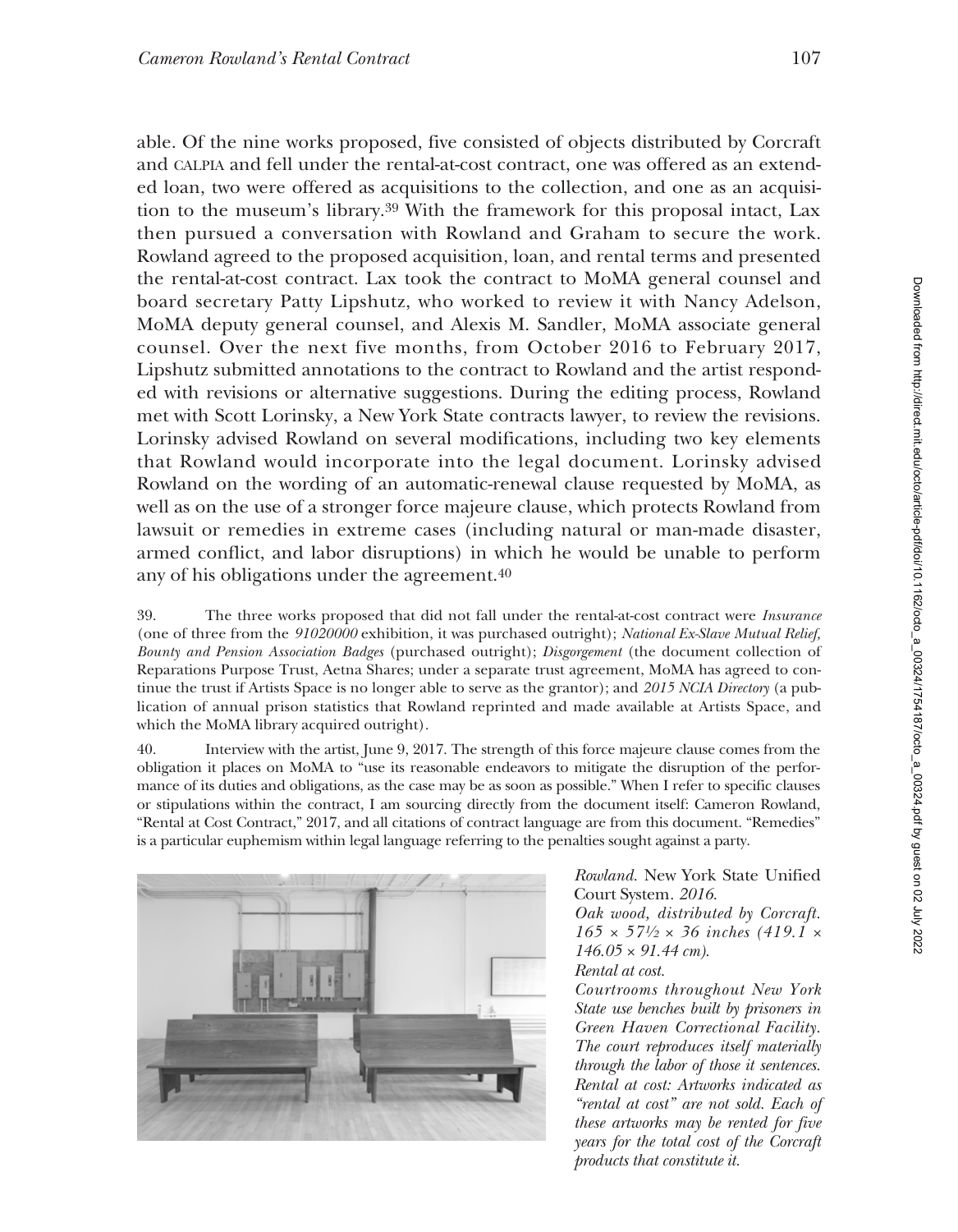MoMA was the first institution to propose an acquisition of the works that Rowland offers under rental terms. In dealing with individual private collectors prior to the MoMA acquisition, Rowland assigned wide-ranging rental periods to works: Some were offered for as little as six months or one year, while many others were rented for three years; one work was rented for a ten-year period. Rowland decided on a five-year rental period for the rental-at-cost works included in *91020000* during the planning stages of the exhibition. For Rowland, five years provided a feasible amount of time within which the work could be tracked.41 Perhaps it was in consideration of this temporal finitude that Lipschutz requested an automatic-renewal clause for the rental-at-cost contract. Rowland agreed to this addendum because he stipulated that the automatic renewal not commit either party to subsequent rental terms nor confer a right of refusal.42 The automatic renewal merely removes the logistical requirement of re-signing or renegotiating the terms of the contract in the event that both parties want to renew. If at the end of the five-year term either party does not wish to renew the contract, that party provides the other party with written notice at least sixty days before the end of the term. Just as the contract may be renewed, so too may it be revoked. The possibility of renewal creates a structurally consistent regulatory function whereby all parties are obligated to reconsider the rental every five years.43 While the contract establishes the right of the artist to control how the work circulates over time, introducing the possibility of renewal also creates a potentially indefinite period of time during which MoMA may possess the work. As long as both parties agree to renew at every five-year interval, the work remains in the custody of MoMA, subject to the broader structural asymmetries within which Rowland implicates himself as signatory to the contract. Rather than evade, foreclose, or negate the relations and conditions predicated on large inequities of power, Rowland's contract highlights just how enmeshed these circumstances of agency, vulnerability, and contingency are. While Rowland may always choose not to renew with MoMA, the pressures exerted on him to agree to renewal may become more acute, the incentives greater, the longer MoMA maintains an interest in possessing the artist's work. In addition to the automatic-renewal clause, MoMA made a further request regarding a "successors and assigns" provision stipulating that the agreement inure to the heir, estate, executor, administrator, or successors of either party. Rowland did not

41. Interview with the artist, June 9, 2017.

42. Right of refusal is a specific contractual allowance wherein the lessor is obligated to offer the lessee a new contract at the end of the term. There is no right of refusal in any of Rowland's rental contracts. Indeed, Rowland has been at pains not to offer rights of refusal to any party renting his work.

43. Related to the contingent temporal conditions stipulated within the rental-at-cost contract is the "assignment" section (paragraph 12), which includes but is not limited to "any transfer, sale, resale, lease, sublease, license or sublicense arrangement." In other words, the lessee cannot assign the equipment to another party without Rowland's consent. The assignment section has existed in all versions of the contract. Rowland will give consent only if he has specific knowledge of the terms and conditions. If these are not provided, or if Rowland does not agree to them, the artist does not have to consent.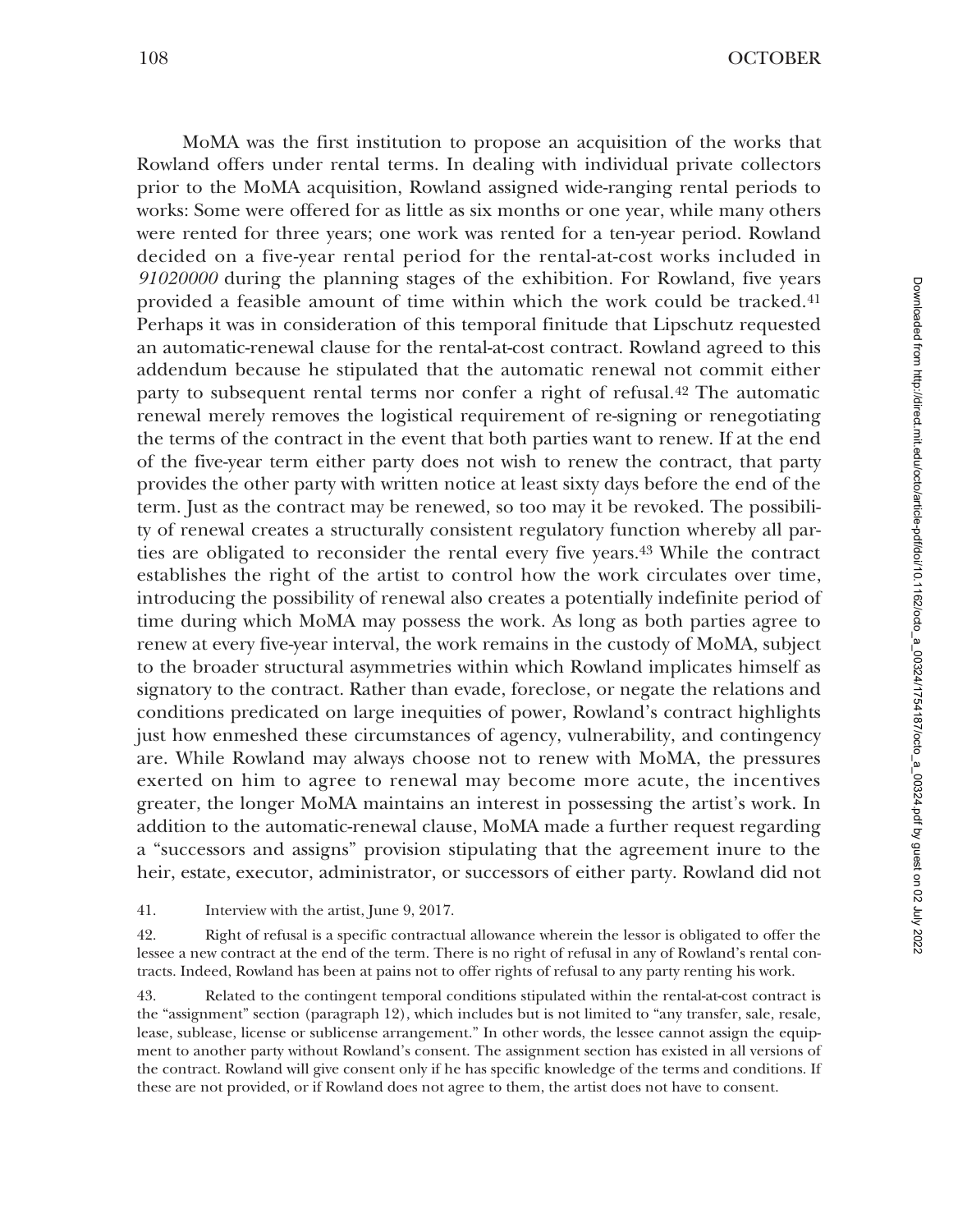agree to this proposed clause, arguing that he had no way of knowing what kind of institution, individual, or company would be considered the heir of the Museum of Modern Art if it ceased to exist. As such, the rental-at-cost contract with MoMA only inures to Rowland's successors, heirs, or estate.44 Both the automatic-renewal and proposed-successors clauses demonstrate how persistent expectations on the part of the museum are mobilized through substantial legal resources to maintain its interests in the continued possession of art.

In January 2017, with the modifications to the contract largely completed, Lax presented his proposal for the acquisition and rental of Rowland's works to the two acquisition committees that would vote on it: the Fund for the Twenty-first Century committee and the Painting and Sculpture Department acquisition committee. Both committees are made up of board members and non–board member patrons.45 Committee members are advised by curators and deputy directors on the significance of the proposed artworks, yet it is ultimately up to them to decide the fate of the acquisition proposal. That the acquisition committee is composed entirely of patrons is typical of collecting museums in the US, as is MoMA's adoption of the corporate-board model to facilitate commodification. The degree to which voting acquisition-committee members have their own agency, apart from the potential of competing interests of staff curators, or invited artists, is worth considering in assessing the composition of the committee. That the voting body excludes individuals who practice art, as well as individuals who emphasize historically based artistic criteria within their practice, does not, however, avoid the potential conflicts of interest of the committee members themselves given that most maintain private individual collections as well.46 In March 2017, all of Rowland's proposed works, including the five under the rental-at-cost contract, were approved by MoMA, and the fully executed contracts were delivered to Rowland and the museum's general counsel. Lax was intent on finalizing the acquisitions and rentals by March 2017 so that a number of Rowland's works could be included in the curator's exhibition *Unfinished Conversations: New Work from the Collection*.47 The title of Lax's exhibition noticeably avoids the term "acquisitions,"

44. Interview with the artist, June 9, 2017.

45. In an effort to emphasize the individuals who worked with the different organizations as they relate to Rowland's contract in my reporting for this essay, I asked MoMA for the names of its acquisition-committee members. My request was denied on the grounds of privacy rights. I am nevertheless grateful to Thomas Lax for conferring with his colleagues and with the museum's general counsel on this, and for his overall efforts in supporting this reporting.

46. MoMA does not disclose how its acquisition-committee members are selected. It is worth mentioning here that since the 1980s, we have witnessed how, through their social, economic, and legislative advantages, finance executives assert control over what art is acquired and by what means in their growing capacity as collectors, private advisors, board trustees, and members of museum acquisition committees.

47. *Unfinished Conversations: New Work from the Collection*, Museum of Modern Art, New York, March 19, 2017–July 30, 2017.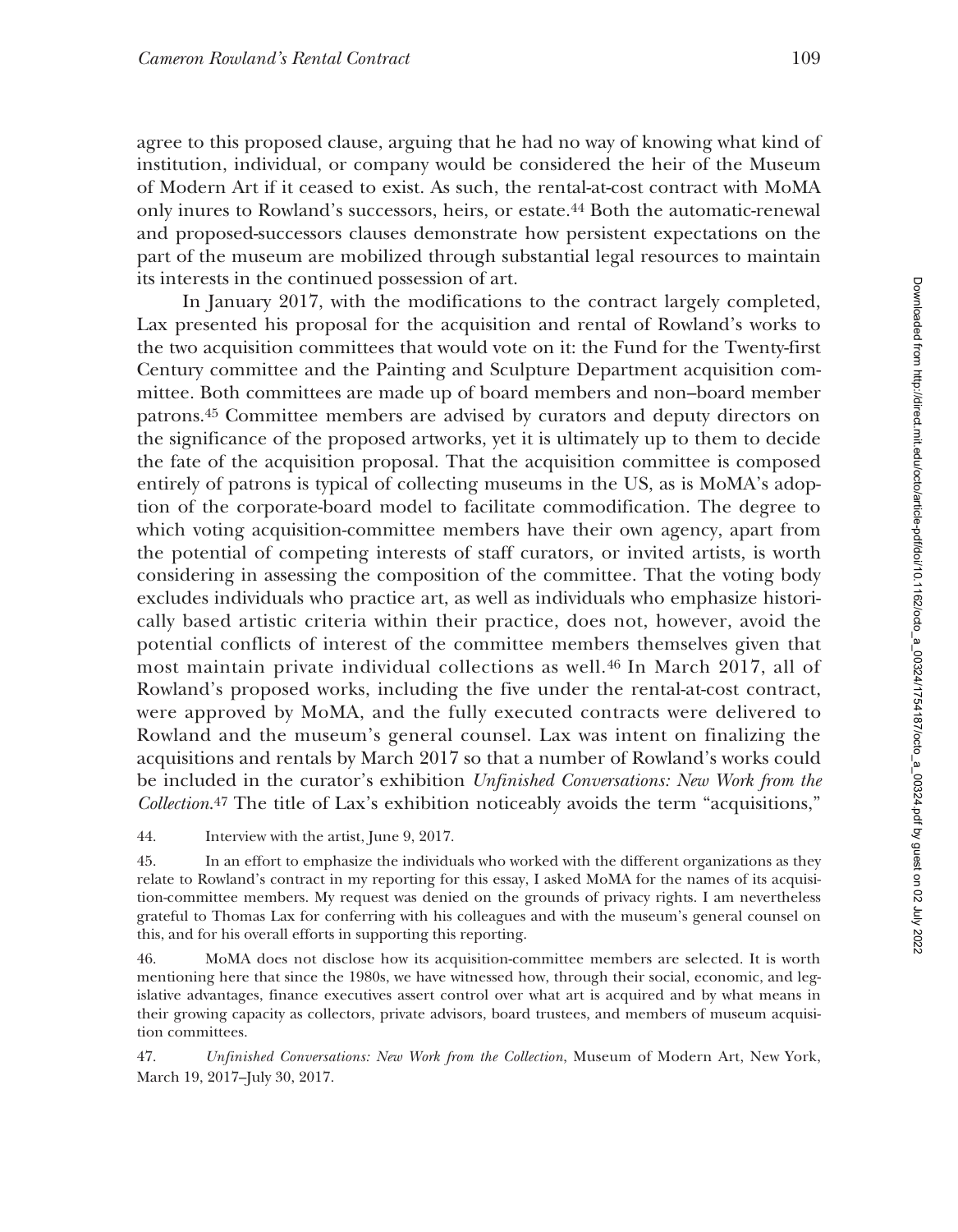while the accompanying press release describes the works featured in the exhibition as "recently acquired." one might argue that *Unfinished Conversations* could not really be called an "acquisitions" show, as it included a number of Rowland's rented works. Yet Rowland's efforts in negotiating the rental-at-cost contract at MoMA were not opposed to the museum's referring back to its collection, even if this perpetual self-attribution also asserts the primacy of the collection and the front-loaded structural conditions for its expansion. Rowland's contract instead transforms the very expectations of what constitutes the museum's collection and the actual policies that govern its collecting practices. By utilizing the transaction structure to withhold the right of ownership of his work within MoMA's permanent collection, Rowland creates a legal exception—an irregular background against which legal disputes regarding possession of the work are framed, argued, and adjudicated—within the museum's consolidated authority and settled expectations of property ownership. Rowland's agreement with MoMA reorients the museum's collecting practices entirely within their function as an intermediary maintenance of relations between artist, patron, and institutional representatives. While the agreement insists on the role of the museum as a tenant obligated to the temporary holding of artistic works, it must also be recognized as a responsibility to the specific objects bound to the rental-at-cost contract. MoMA's tenancy of these objects derived from the hyper-exploitation of black labor through the foundational legacy of slavery must contend with this historical interaction between conceptions of race and property.

The museum faces this responsibility each time it presents these objects to audiences (will MoMA continue to charge admission to view these works?), as well as each time the terms of renewal are revisited (what would it mean for the museum to reassert, through legal proceedings or social pressures, its expectations of power, control, and protectable property interests over these objects?). Just as MoMA's staff and management are responsible for the reception of the objects bound to the rental-atcost contract, the mutual exchanges of the contract give Rowland an equal capacity to respond to the conditions of reception. Within and beyond MoMA, Rowland's contract establishes a firm legal precedent that artists might consider useful in resisting the front-loaded ownership demands of museum acquisition departments.48 Despite

48. In establishing a legal precedent, the lengthy negotiations at MoMA also strengthened Rowland's rental contract and rental-at-cost contract for future transactions. For instance, the rental contract used for the artist's exhibition *Birmingham*, which opened in May 2017 at Daniel Buchholz gallery immediately following *Unfinished Conversations*, incorporates the force majeure clause suggested by Scott Lorinsky. And perhaps it is by continuing to expose Rowland's work that artists, taking on curatorial activity, may further articulate the legal terms and conditions of the rental contract. The artist Louise Lawler provides a recent example for this relayed exposure. Rowland's *New York State Unified Court System,* the four oak benches built by inmates at Greenhaven Correctional Facility, were exhibited by Lawler in her own retrospective, *Receptions*, which opened at MoMA on April 30, 2017. Louise Lawler, *Why Pictures Now: Receptions*, curated by Roxana Marcoci, Museum of Modern Art, New York, April 30–July 30, 2017. Lawler included Rowland's bench works after significant discussions with the artist, with whom Lawler had a previously ongoing dialogue. For insights into this collaboration between Lawler and Rowland within *Receptions*, please see Rhea Anastas, "Property and Community in the Recent Work," and Roxana Marcoci, "An Exhibition Produces," in *Louise Lawler: Receptions*.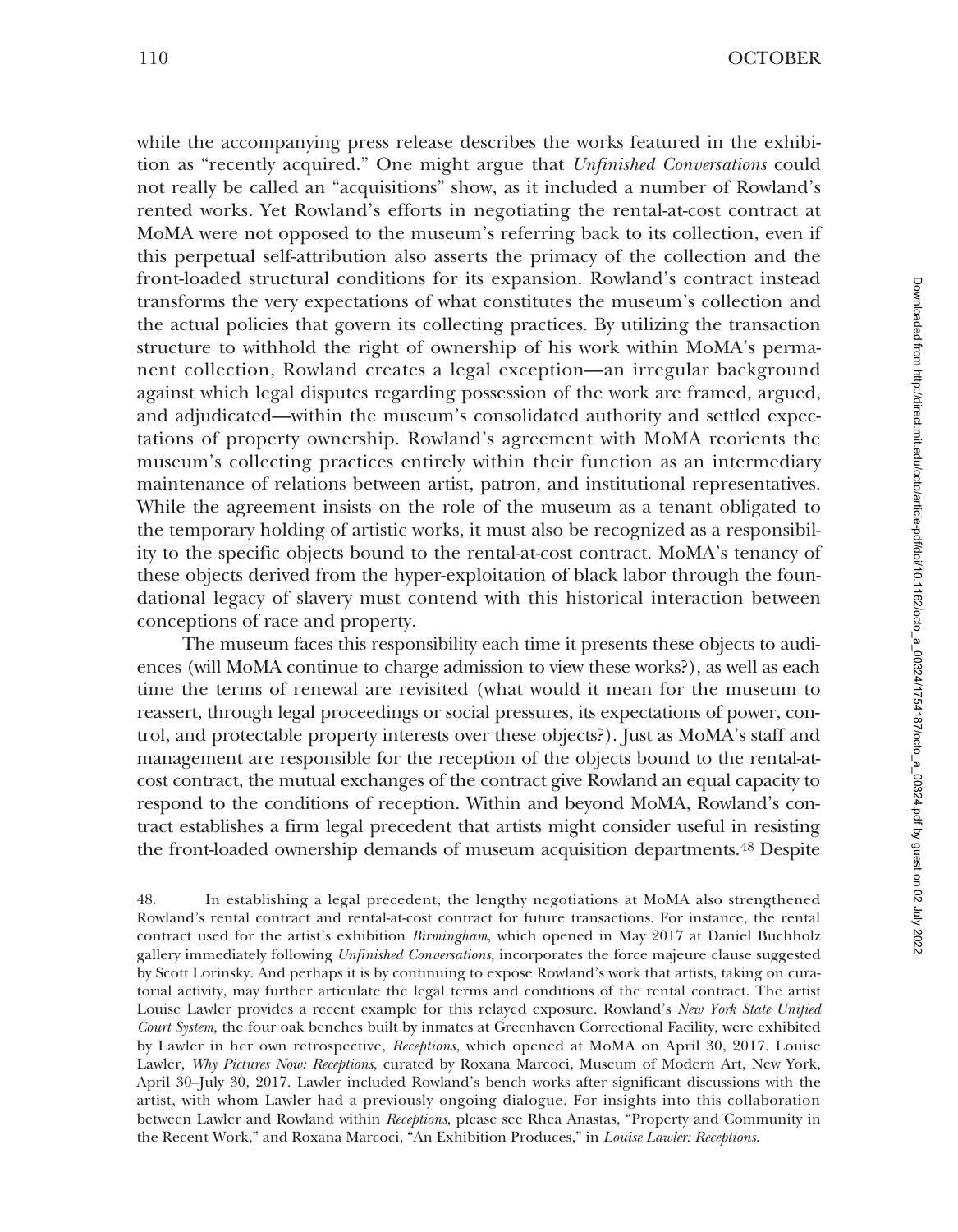*Rowland.* 1st Defense NFPA 1977, 2011. *2016.* 

*Nomex fire suit; distributed by CALPIA. 50 x 13 x 8 inches (127.00 × 33.02 × 20.32 cm). Rental at cost.*

*"The Department of Corrections shall require of every able-bodied prisoner imprisoned in any state prison as many hours of faithful labor in each day and every day during his or her term of imprisonment as shall be prescribed by the rules and regulations of the Director of Corrections."—California Penal Code §2700* 

*CC35933 is the customer number assigned to the nonprofit organization California College of the Arts upon registering with CALPIA, the market name for the California Department of Corrections and Rehabilitation, Prison Industry Authority. Inmates working for CALPIA produce orange*

*Nomex fire suits for the state's 4,300 inmate wildland firefighters.* 

*Rental at cost: Artworks indicated as "rental at cost" are not sold. Each of these artworks may be rented for five years for the total cost of the CALPIA products that constitute it.*



an increase in the support and promotion of strictly ephemeral projects, the acquisition of artworks as property remains dominant within collecting institutions, and it is increasingly evident within the ecology of non-collecting art institutions that rely on auction benefits and the sale of editions.49

#### *Withholding Ownership*

Key questions remain for the rental contract as it continues to circulate. Pressure to allow a greater percentage of works to be acquired outright potentially undermines the comparative tension of Rowland's critical project of maintaining a similar number of artworks for rent as for sale, even as works sold outright create a market for the artist against which he may then offer other works for rent. If the demand for ownership ceases, so too does the effort to thwart the expectation of ownership.50 Yet it must be recognized that Rowland's long-term efforts have already established that the function of the rental contract is to actively withhold

49. Ephemeral projects also often produce objects for acquisition.

50. It should again be noted here that there are works by Rowland that are neither for sale nor for rent: *Incorporation,* 2014, is not transferable; *Partnership,* 2016, is not transferable; *Disgorgement*, 2016, is on extended loan to MoMA; *Public Money,* 2017, was a gift to the Whitney Museum of American Art; and *RWE,* 2017, is not transferable.